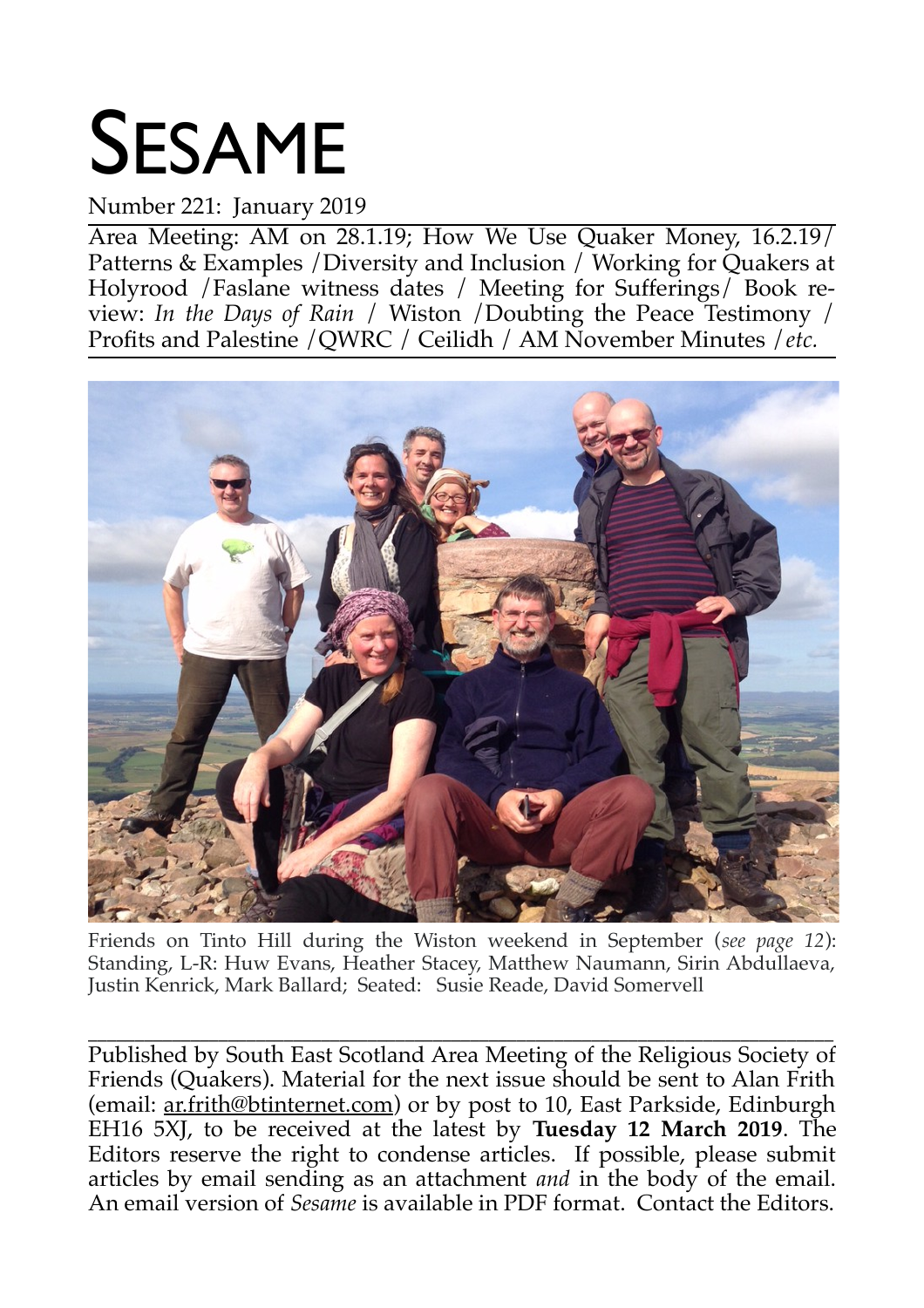### SOUTH EAST SCOTLAND AREA MEETING

The first Area Meeting of 2019 will be on Monday 28 January, 7.00 pm at the Edinburgh Quaker Meeting House, 7 Victoria Terrace EH1 2JL. All are welcome. Here is the agenda as it stands at the moment (last minute changes always possible!).

- 1. Worship and introductions
- 2. Minutes of the meeting of Saturday 24 November 2018 in Polmont
- 3. Matters arising from the minutes
- 4. Decisions by between-meetings procedure
- 5. Financial matters
- 6. Diversity & Inclusion in the life of our Area Meeting
- 7. Extinction Rebellion
- 8. Wiston Lodge weekend, September 2019 [*see page*]
- 9. Meeting for Sufferings report [*see page*]
- 10. Membership matters
- 11. Registering Officer for Marriages *report*
- 12. Appointments
- 13. General Meeting for Scotland
- 14. Conferences and events
- 15. Correspondence
- 16. Closing minute

If you don't know much about Extinction Rebellion, you might like to look at these sites in the meantime:

 [https://rebellion.earth/;](https://rebellion.earth/) [https://www.facebook.com/xrEdinburgh/;](https://www.facebook.com/xrEdinburgh/) [https://www.facebook.com/groups/1926535210989449/.](https://www.facebook.com/groups/1926535210989449/)

> **Alastair Cameron** Clerk, South East Scotland Area Meeting

### *How we use Quaker money*

On Saturday 16 February, there will be a special meeting to discuss how we use the money belonging to the Area Meeting: 2.00 pm at Edinburgh Quaker Meeting House, 7 Victoria Terrace, EH1 2JL. All members and attenders at meetings in South East Scotland are warmly invited to attend this event.

2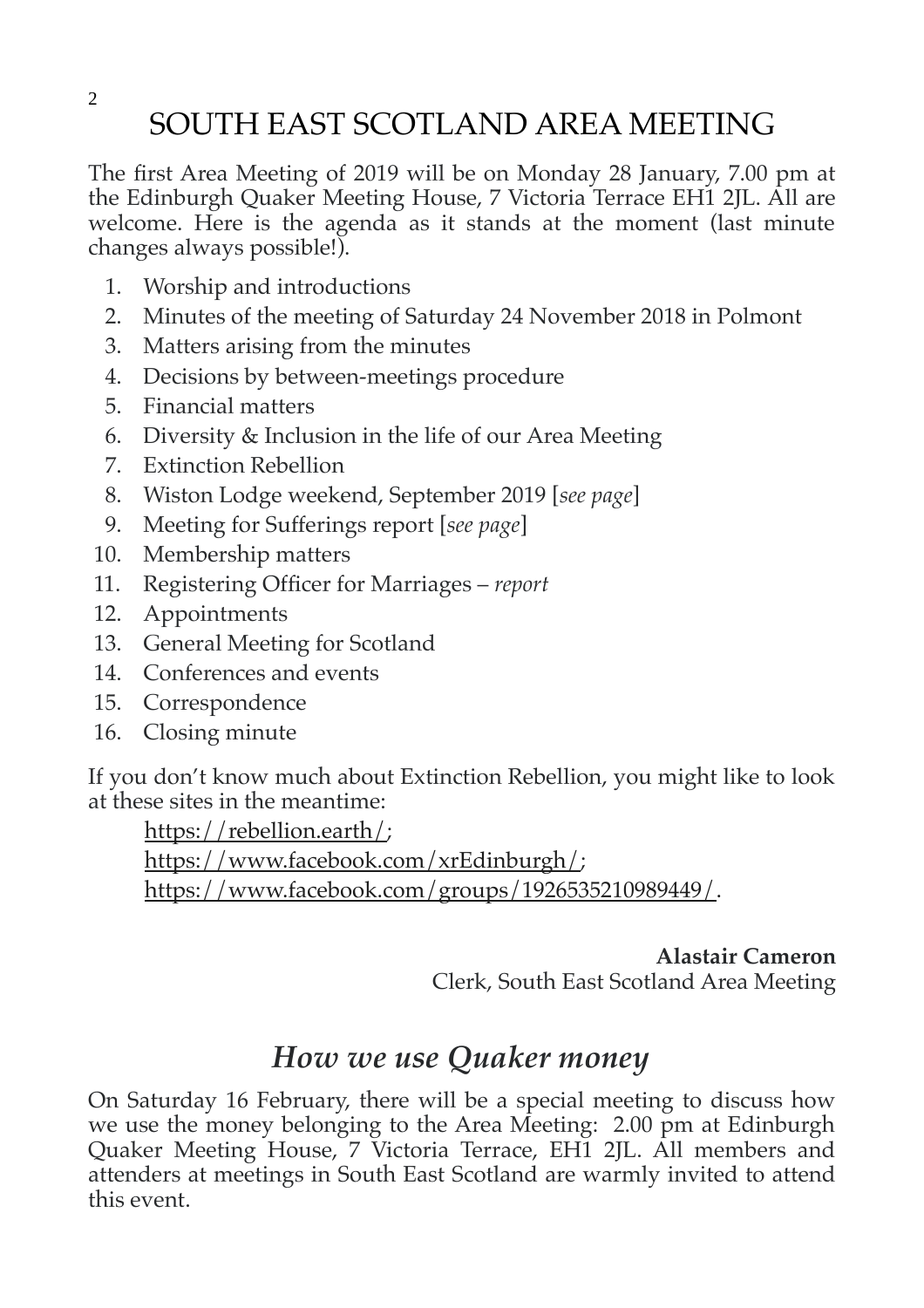The Area Meeting has recently been left a large legacy and this afternoon is our opportunity to share ideas as to how Quakers in South East Scotland might use this unexpected gift. We will also take some time to review the AM finances and how they are handled.

The meeting will take the form of a 'threshing meeting' which means that all ideas are welcome. It is *not* a decision-making meeting – but its conclusions will guide our trustees in how they use the money.

**The meeting will start at 2.00, and we plan to finish around 4.30. Tea and coffee will be available from 1.00 pm; bring your own sandwiches if you want something to eat beforehand. We will again have tea, coffee and biscuits at the end of the session.**

We want the meeting to guide us on general principles, not on detailed suggestions, and will draw on the leaflet *Our Faith in the Future* (copies of which will be provided).

Working in facilitated groups, we will address three themes:

- Quaker witness how we live out our beliefs in the world around us;
- How we nurture and develop our physical and spiritual resources, from our meeting houses to our ways of worship; *and*
- Community building  $-$  how we enhance the sense of belonging within our Quaker groups, and between Quakers and the wider community.

Facilitators will feed back, inviting contributions from their groups.

We will then write a minute. What follows depends on the thoughts that emerge, but we hope the minute will feed into trustees' deliberations about finance planning, with any detailed suggestions being brought by trustees to AM in session.

> **Alastair Cameron** Clerk, South East Scotland Area Meeting

### *Patterns and Examples*

*Patterns and Examples* is a day event to be held at Glasgow Friends Meeting House, 38 Elmbank Crescent, Glasgow G2 4PS on Saturday 16 March. This is open to Quakers from across Scotland. It's a day of inspiration, support and refreshment, particularly aimed at those who are serving their meeting in some way. More details and online booking here: [https://quaker.org.uk/events/patterns-examples-2019-glasgow.](https://quaker.org.uk/events/patterns-examples-2019-glasgow)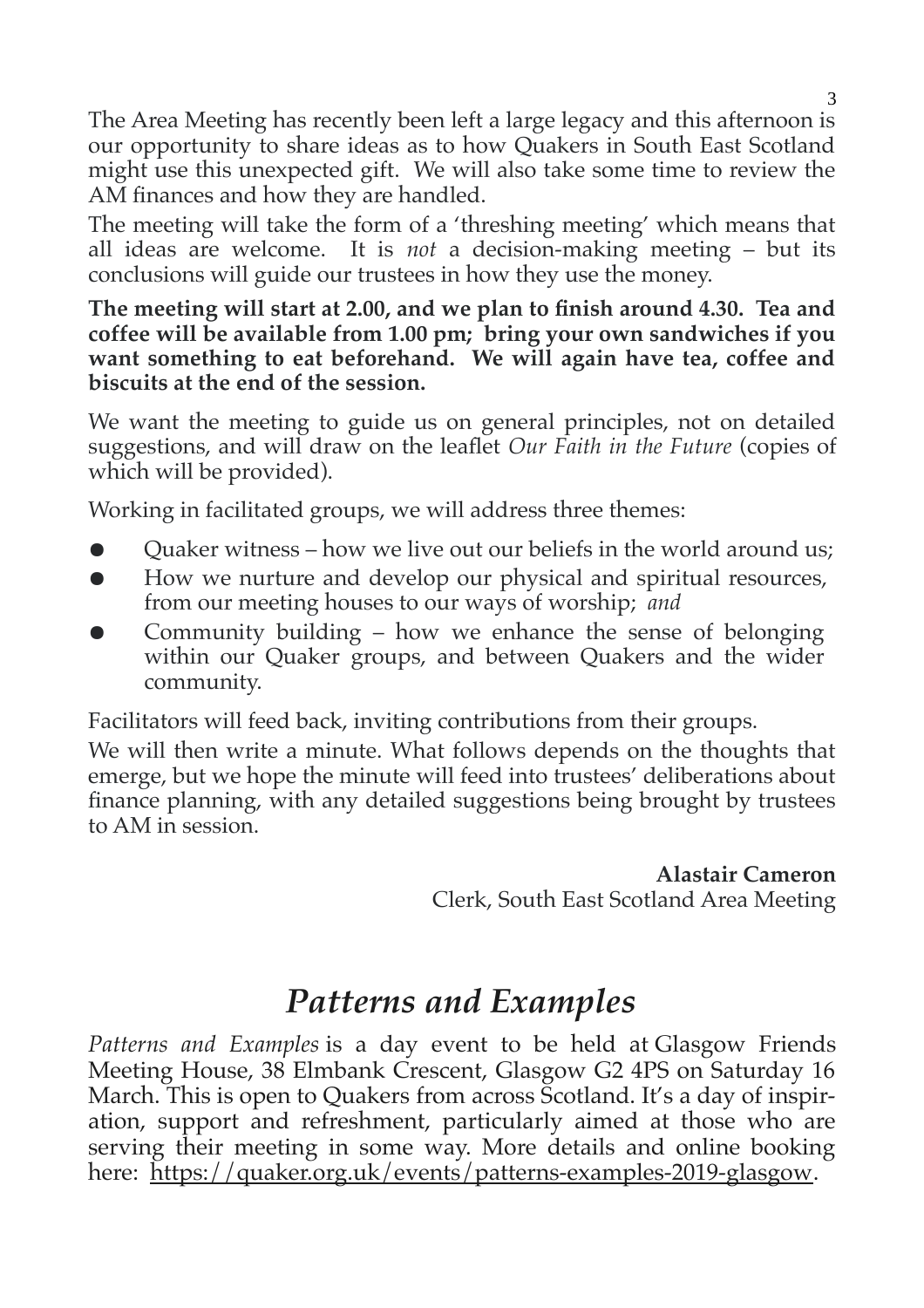### **Diversity and Inclusion**

### *A brief account of our first exploration of these issues, 1 December 2018, Edinburgh Quaker Meeting House*

Some 22 Friends attended, including one child, and with representation from the following Local Meetings: South Edinburgh, Portobello & Musselburgh, Polmont, Penicuik, East Lothian and Central Edinburgh. After worship and a warm-up activity, during which we shared our diversity and unity, we divided into groups; one (very small) group shared stories and played games in the Library next door, while most discussed the following questions:

- 1. *When have you been with others and felt left out?*
- 2. *When have you been with others and felt included?*
- 3. *What may stop newcomers to our Quaker meeting/children's meeting feeling they belong … and how can we remove those difficulties?*

We were invited to share in plenary our responses to the third question.

Feedback included:

- We have unspoken rules which need to be picked up;
- Being unsure how to 'get your mind in the Zone' settle into silent worship - manage the silence;
- Not being sure what Quakerism is all about some may want clearer definition - is learning by osmosis good enough?
- Seeing cliques of Friends can be off-putting;
- Too much talk of Quaker business and use of acronyms (it's OK if you are in the know);
- Hearing difficulties not always adequately addressed;
- Welcoming needs to be done with great sensitivity (recognising that some may want to slip in almost unnoticed);
- The hubbub after meeting can be too much for some;
- Ministry that is too political or too intellectual can be off-putting.

After a break for tea and cakes, one group met with Madeleine Harding to explore ways of including children and meeting their needs. The rest of us went into groups again (different groups) to explore:

- *1. What changes do we need to make to ensure Quaker worship and business are available to young adults and to young families?*
- *2. If you are not educated and/or middle class might that stop you coming to meeting? Might people feel intimidated being surrounded by people they perceive as articulate and clever? If either is true, what can we do about it?*

Our programme was running a little late so we didn't have much time for plenary feedback to these questions. To find out how far the groups got, you will need to talk to one of the participants.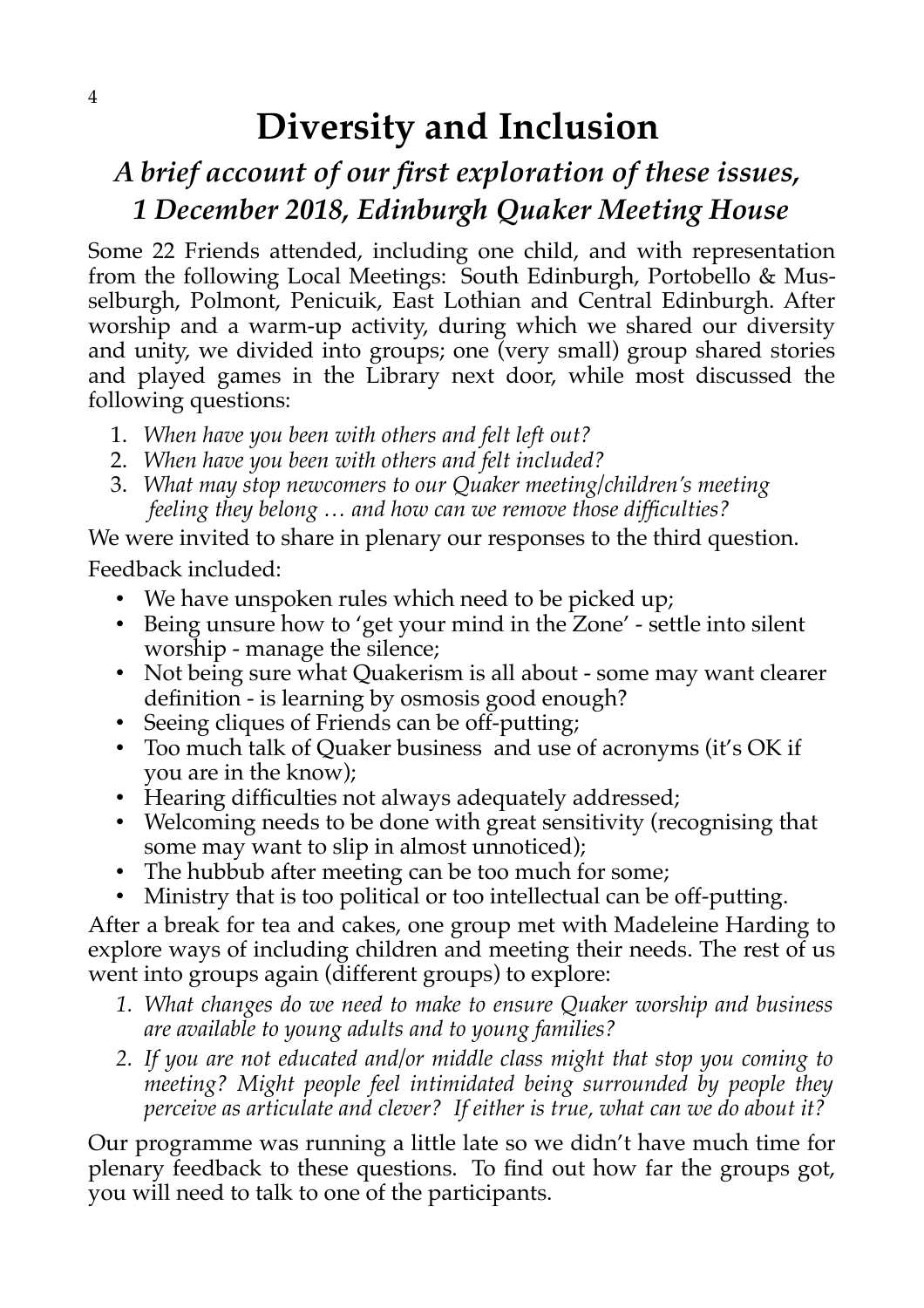The Diversity and Inclusion Working Group, which arranged the afternoon, will be meeting in the New Year to decide how best to take the concern forward. A member of the group has some lively ideas about this, so watch this space.

**Phil Lucas**

### **Inclusion and Diversity, A survey for Quakers in Britain**

Friends have a long-standing commitment to equality and in 2017 Britain Yearly Meeting extended this commitment and asked us to examine our diversity. Before Friends can develop a strategy for change in this area it is desirable to know where we start. What is the current make-up of the Quaker community in Britain? Clerks of all Area and Local Meetings have been asked to publicise this opportunity to Friends in their locality to take part in a survey.

An anonymous, self-completion questionnaire can be found online at: [https://www.surveymonkey.co.uk/r/QuakerSurvey.](https://www.surveymonkey.co.uk/r/QuakerSurvey) It can also be answered in paper format for those for whom online submission would be difficult, by answering the eight questions below and sending the answers by post to:

### **Edwina Peart,**

 Inclusion and Diversity Coordinator, Quakers in Britain, Friends House, 173 Euston Road, London NW1 2BJ.

- *1. What is your ethnic group?*
- *2. How would you describe your national identity?*
- *3. How old are you?*
- *4. What is your Quaker community? (For example, which local meeting or other Quaker grouping)*
- *5. What is your sexual orientation?*
- *6. How would you describe your gender?*
- *7. Do you consider yourself to have physical, sensory, learning or mental health impairment? If yes, what is it/are they?*
- *8. How would you define your socio-economic status (class)?*

Thank you for supporting this very important work.

All Members and Attenders of our Quaker community are encouraged to take part in the survey. But please submit only one response per person.

### **Richard Williams**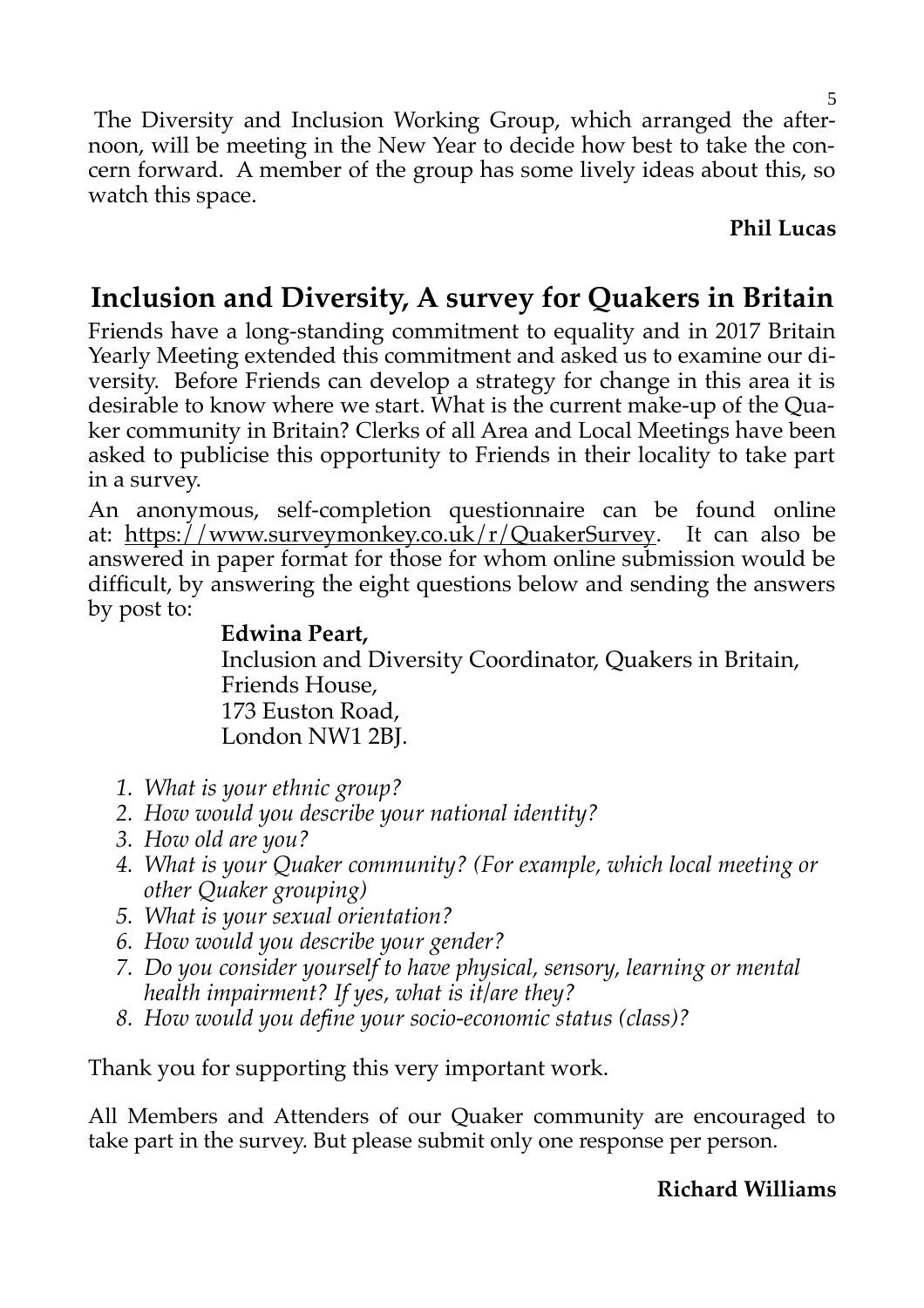### 6 **Parliamentary Engagement: Year in Review, 2018**

### *Ongoing parliamentary and government engagement*

Parliamentary petition - the Public Petitions Committee of the Scottish Parliament published a report into our petition, to which the Cabinet Secretary for Education, John Swinney, has now responded. We asked the Committee for further details to flesh out this response, and they have agreed to contact the Government about it. This was reported in *Commonspace*, *The Scotsman*, *The Daily Telegraph*, *The National* and *The Herald*, and the articles can each be read on the website of the newspaper concerned.

**Parliamentary briefings –** we have sent three briefings to MSPs this year for them to consider when preparing for debates: one on the UN International Day of Peace, another on the planned CO memorial in Princes Street Gardens, and the third on Leadership in Human Rights.

**Parliamentary motions –** Mairi Campbell-Jack, our parliamentary liaison worker, worked with an EAPPI volunteer [*EAPPI = Ecumenical Accompaniment Programme in Palestine and Israel*] and staff at Friends House on the wording of a motion tabled by Alison Johnstone MSP celebrating the 73<sup>rd</sup> year of Human Rights Accompaniers travelling to Israel/Palestine.

**Government consultations** – Mairi and Ellis Brooks, QPSW Peace Education Worker, also worked together to respond to the Scottish Government consultation on mainstreaming children's rights in Scotland. Mairi spoke to Young Quakers at General Meeting for Scotland to make sure their views were included. YQs also requested that she assist them with a response to the Equal Protection from Assault Bill, which currently has open a call for evidence. At Friends' request, Mairi also formulated a response in the name of Quakers in Scotland to the consultation on the Gender Recognition Act.

### *Economic Justice*

A **threshing event** on universal basic income (UBI) was held early in the year for Quakers in Scotland. Mairi helped organise this with members of the Parliamentary Engagement Working Group (PEWG).

Mairi has been in contact with organisations who share Friends' interest in **Land Value Tax** to assess who may be possible partners in future work.

The PEWG has initiated and is cultivating what is hoped will be a fruitful relationship with the **Edinburgh International Book Festival**; in 2018 a debate on UBI took place at the Festival.

### *Other work*

**Friends House –** Mairi has engaged with colleagues at Friends House to train them on Scotland's divergent social, cultural and political history and environment, and will be continuing this training in 2019.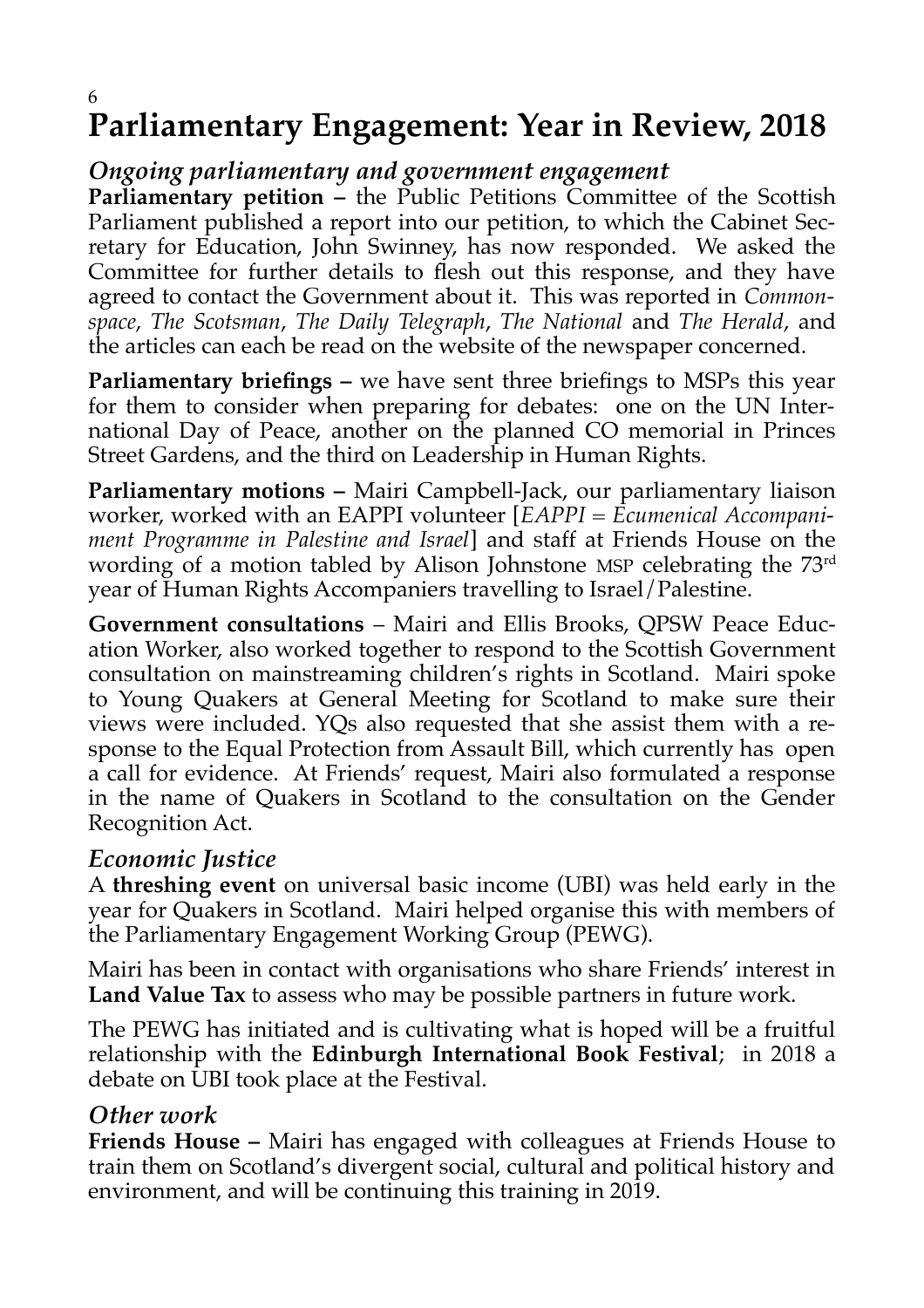**SNP Conference –** Joyce Taylor and Mairi attended the SNP Conference where they met with Ruth McGuire MSP, convener of the Equalities and Human Rights Committee at the Scottish Parliament, and with Stewart Stevenson MSP, former minister and member of the Environment, Climate Change and Land Reform Committee. They also attended a fringe meeting on 'a progressive foreign policy for Scotland'.

**Peace Education –** Mairi Campbell-Jack, Joyce Taylor and Ellis Brooks met staff of Education Scotland to talk about the opportunities for peace education within the Scottish school system. Ellis noted there were more opportunities, and greater openness to such approaches, north of the border.

**Parliamentary Engagement Working Group (PEWG) –** the PEWG reports regularly to General Meeting for Scotland. Its current membership is:

- Joyce Taylor (convener)
- William Puser (North of Scotland AM)
- Rosemary Hartill (South East Scotland AM)
- Ed Tyler (West of Scotland AM)
- Martin Mansell (West of Scotland AM)
- Martin Pippard (East of Scotland AM)
- Phil Lucas (Scottish Churches)

### **Mairi Campbell-Jack**

Mairi Campbell-Jack, The Melting Pot, 5 Rose Street, Edinburgh EH2 2PR [mairic@quaker.org.uk](mailto:mairic@quaker.org.uk) @scotpolquaker 0741 991 246 www.quakerscotland.org

### **Faslane: Meetings for Worship for Witness, 2019**

As an act of witness to our Testimony for Peace, Friends hold meetings for worship regularly at the North Gate of HM Naval Base Clyde at Faslane, the home port of the UK's nuclear submarines armed with Trident missiles. The dates for the coming year as follows (all Sundays):

| 24 March | 16 June     |
|----------|-------------|
| 14 April | 10 November |
| $19$ May |             |

(Other dates in between will be added once we know the meeting dates of the Northern Friends Peace Board.) Please remember to bring something to sit on, something to eat and weatherproof clothing. Contact me (phone number in Book of Members) for further details.

### **Alison Burnley**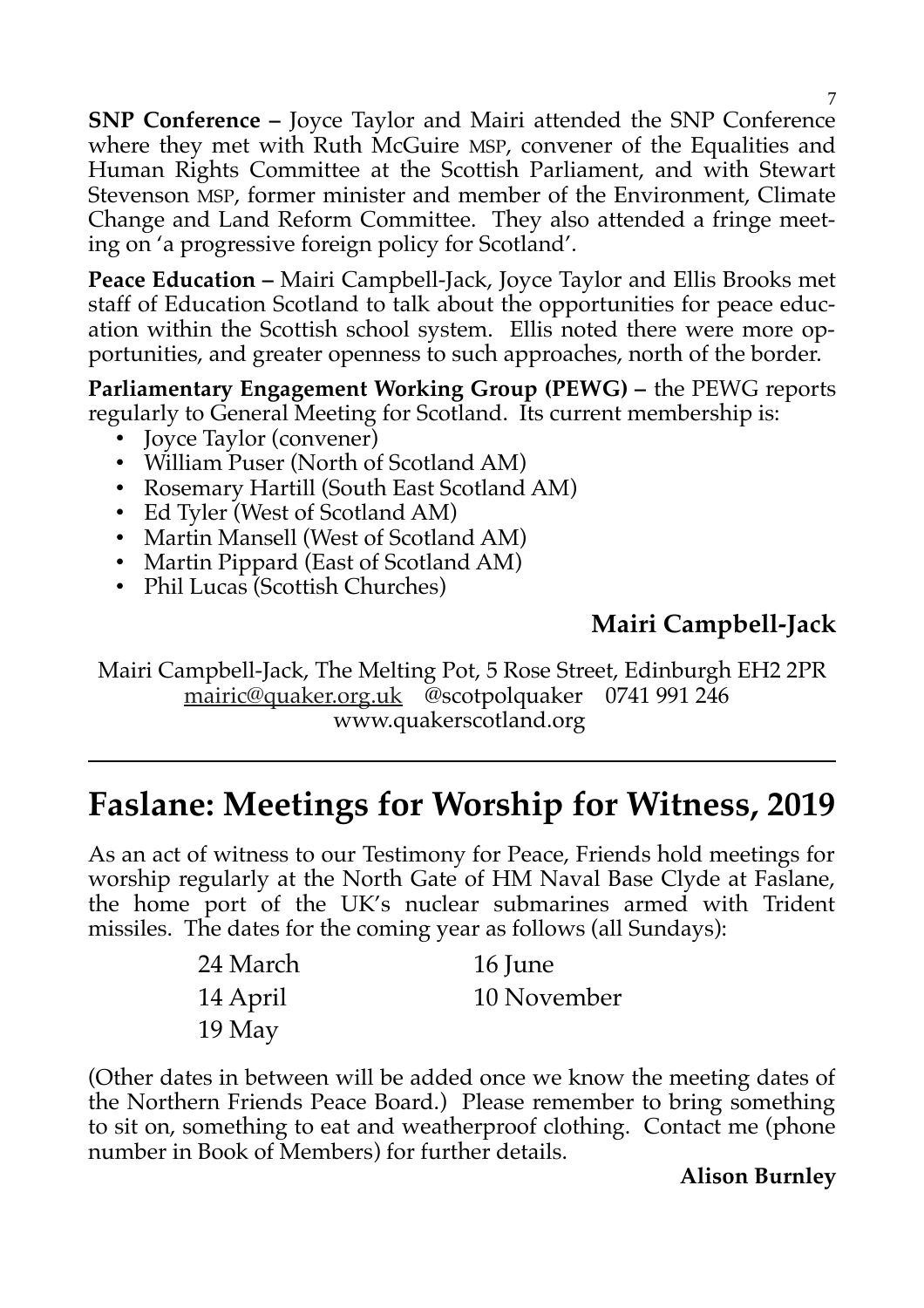#### 8

### **Meeting for Sufferings: 23-25 November 2018**

All the papers for the meeting are available online at

### **http://www.quaker.org.uk/documents/mfs-november-2018-agenda- papers-packagev5**

The minutes and other follow-up material are available from

### **http://www.quaker.org.uk/documents/mfs-2018-11-follow-up-package2**

This was a residential meeting, at Woodbrooke, and the opportunity to carry discussions forward in the corridors and over meals was very valuable, as was the opportunity to get to know people informally. Staying at Woodbrooke provides a rare occasion of living in "Quaker-time" for much longer than just a Sunday morning: I recommend it! [*For more on the concept of Quaker-time, and Woodbrooke in particular, Friends may be interested in something I wrote some time ago: "Reflections on Woodbrooke" (accessible at* **http://hst.name/RSoF/woodbrooke\_thoughts.html***)*.]

### *Quaker Committee for Christian and Interfaith Relations*

QCCIR have been busy, with a very extensive research effort on "The Changing Face of Faith". The first part of this was discussed at a conference in March 2018, and there will be another in March 2019 to which AMs are invited to send representatives: "Area Meetings are encouraged to send representatives to share local experience and learn from experience in other parts of the Yearly Meeting":

### **http://www.quaker.org.uk/our-organisation/our-structures/quakercommittee-for-christian-and-interfaith-relations**

"Quakers just get on and do what they say they're going to do"

"Sustainability efforts can drive ecumenical engagement rather than the other way around" (Bristol AM)

### *Quaker Peace & Social Witness*

We heard about a new film, *War School: "*this film from Pow Productions takes a closer look at militarisation in Britain";

### **https://www.quaker.org.uk/our-work/peace/challenging-militarism-1#heading-1**

### *Quaker World Relations Committee*

We heard about another new film, *Quakers and Climate Change around the World*:

### **http://fwcc.world/sustainability-resources**

### *Books of Discipline revision*

We now have Co-Clerks for the Book of Discipline Revision Committee: **Rosie Carnall**, Sheffield and Balby AM [*and formerly of Central Edinburgh*] and **Catherine Brewer**, Northumbria AM, Durham LM.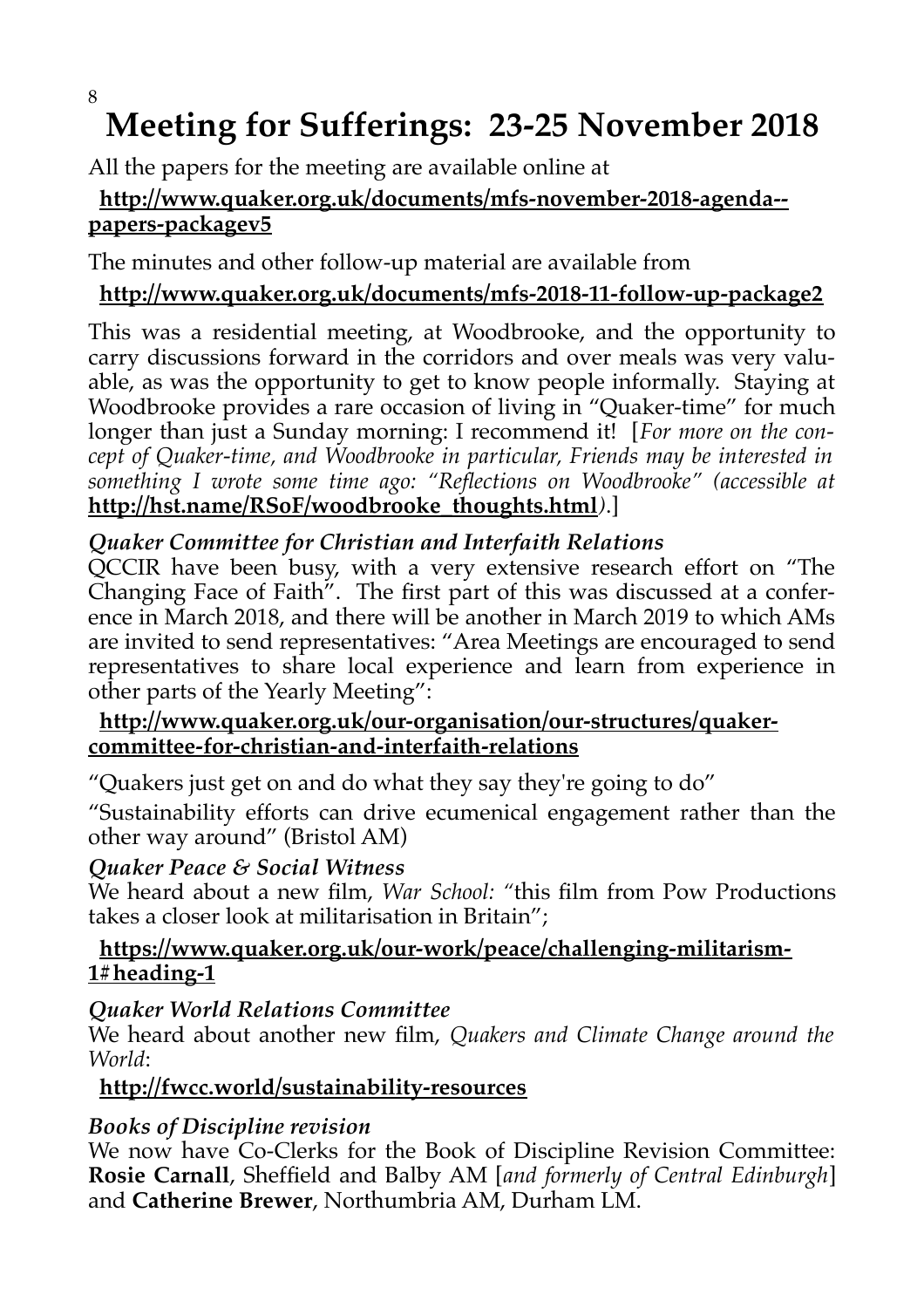Over 300 Friends have offered to serve on the Revision Committee, so, it's probably too late to volunteer …

### *Trustees' strategic priorities*

"A simple church supported by a simple charity"

We heard a brilliant presentation by Ingrid Greenhow, Clerk to Trustees (for just a bit longer), and Paul Parker, Recording Clerk, on the new strategic priorities set by BYM Trustees. There is a diagram at

### **http://hst.name/RSoF/Trustees\_strategy\_2018-11.png**

or a report in the papers linked above.

### *Recommendations from the Review of the Committee on Clerks*

This was a bit of a procedural mess; ask me if you are interested in the minutiae of BYM procedures. It did produce a thought-provoking dictum:

"Nominations is the holiest thing we do" (Elsie Dick)

### *Sustainabilty Group, again*

We laid down the Sustainability Group, but Liz Birch did not go quietly, in the best possible way. She raised again the elephant in the room: what does it actually *mean* in concrete practical terms for YM to adopt a concern? Substitute 'AM' for 'YM' and you have something we've known we need to address, if not how...

"Are [we] ready to be held accountable on how [we] are working towards sustainability?"

### *Diversity*

We have a new Inclusion and Diversity Coordinator at Friends House, Edwina Peart. She quite sensibly suggested that we need to know where we actually *are* before we can decide what we need to *do*. She has produced a survey:

### **http://www.surveymonkey.co.uk/r/quakersurvey**

which I would encourage everyone to fill in, it's quite short. [*See page 5.*]

People might also be interested in Quaker Life Central Committee's new statement on gender diversity, which was introduced to us by Jocelyn Bell Burnell:

#### **http://www.quaker.org.uk/documents/qlcc-gender-diversity-statementfor-discussion-2018-11**

There is to be (or has been, by the time you read this) a Woodbrooke event, 18-20 January, *Answering that of God in everyone.* For what we missed, see

### **[https://www.woodbrooke.org.uk/item/answering-that-of-god-in](https://www.woodbrooke.org.uk/item/answering-that-of-god-in-everyone-a-diversity-and-inclusion-national-gathering/)[everyone-a-diversity-and-inclusion-national-gathering/](https://www.woodbrooke.org.uk/item/answering-that-of-god-in-everyone-a-diversity-and-inclusion-national-gathering/)**

**Henry S. Thompson** South East Scotland AM representative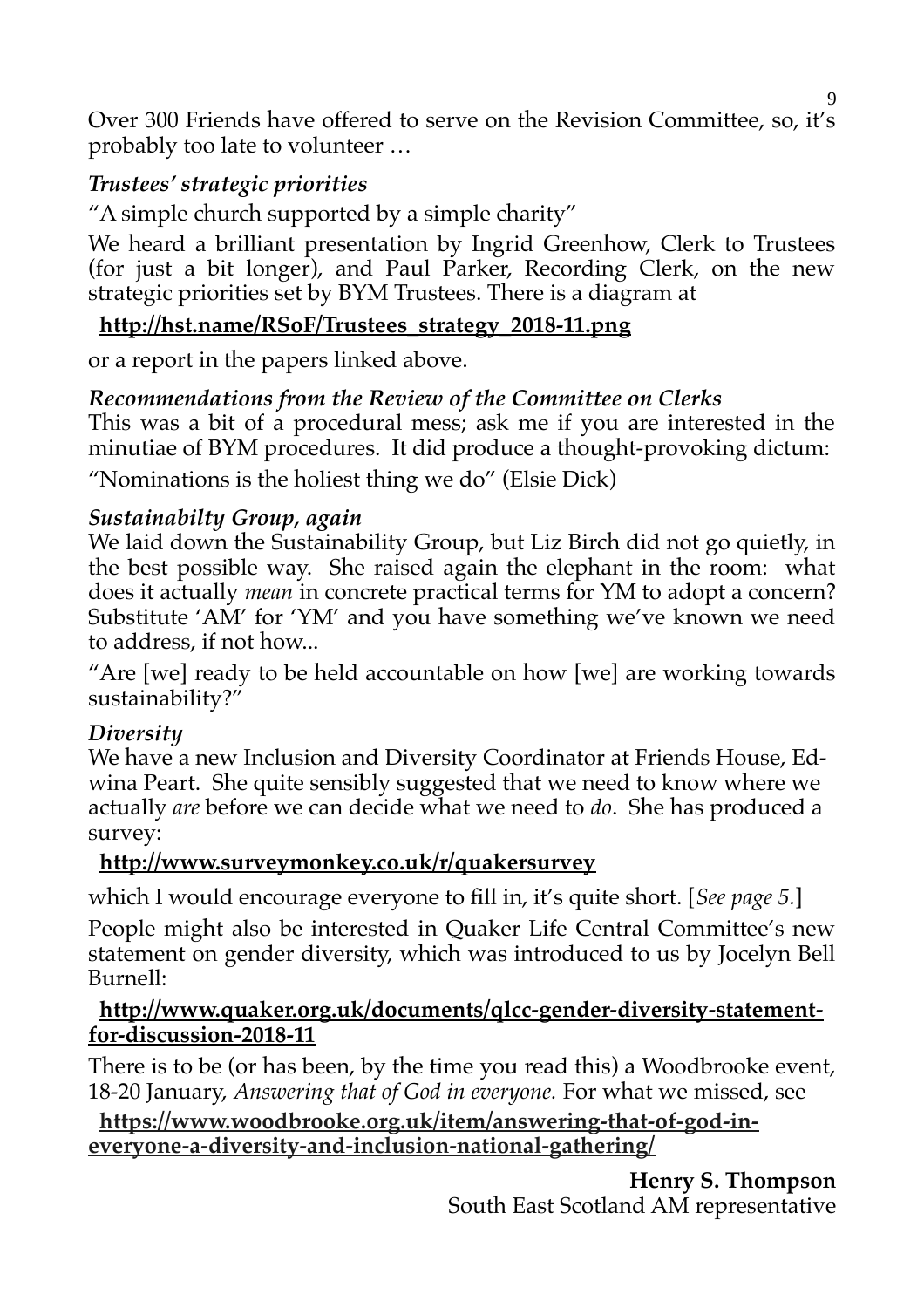### *In The Days of Rain: A Daughter, A Father, A Cult* **by Rebecca Stott**

The author, now a novelist and historian and Professor of Literature & Creative Writing at the University of East Anglia, was brought up as a member of the Exclusive Brethren, the cult referred to in her book's title. Her father and grandfather were both ministering brothers in "one of the most reclusive and savage sects in British history". She had much fear in deciding to write about her childhood within it – she sees the organisation as powerful, rich, intimidating and vengeful. Her father had viewed the first Brethren as "good men, walking in the Lord together...", for, like Quakers, they had no priests, ritual, incense, sacred ground, altars or pulpits. Brothers "got to their feet to pray if moved by the Spirit to do so." There were "notices". Yet being at Meeting could mean being fearful and baffled, but pretending not to be.

They believed in 'the Rapture': when the Lord's people would be "caught up in the air", while the worldly people left behind would suffer. This was a terrifying prospect – and the Rapture was imminent. Only it evidently wasn't; so who was to blame? Satan. Evil was everywhere, resulting in many schisms and many families split asunder, devastated. Ever greater separation from the world and its pursuit of materialism was required. Disputes about degrees of separation caused much anguish, and fellowship could be withdrawn, shunning the offender.

Rebecca Stott was a fourth generation member of the Exclusive Brethren. Her great grandfather, a Scottish sailmaker from Eyemouth, had joined, maybe because of not wishing to pay tithes to the Church of Scotland. Her grandfather, called up in 1916, refused to fight (*Thou shalt not kill*) and was sentenced to hard labour in Dartmoor. Social stigma lasted, and the family business was moved south to Brighton.

Brethren women and children were expected to show unconditional obedience and submission. Unsurprisingly, high levels of domestic abuse resulted. "Brethren were kin. They shut out the rest of the world but looked after each other." They worked hard and prospered.

In the '60s, with a new world leader, the rules became stricter: a ban on eating with non-brethren was followed by a ban on attending university; more and more separation from the world. Questioning could lead to priestly visits, and being prayed over; leaving meant entering an unfamiliar world with very different values.

The internet, when it came, would bring a website to support those who left the Brethren – it is no small matter to be cut off from most people you have known and everything you knew, while to be faced with choices can be paralysing, since within the Brethren everything is decided by those in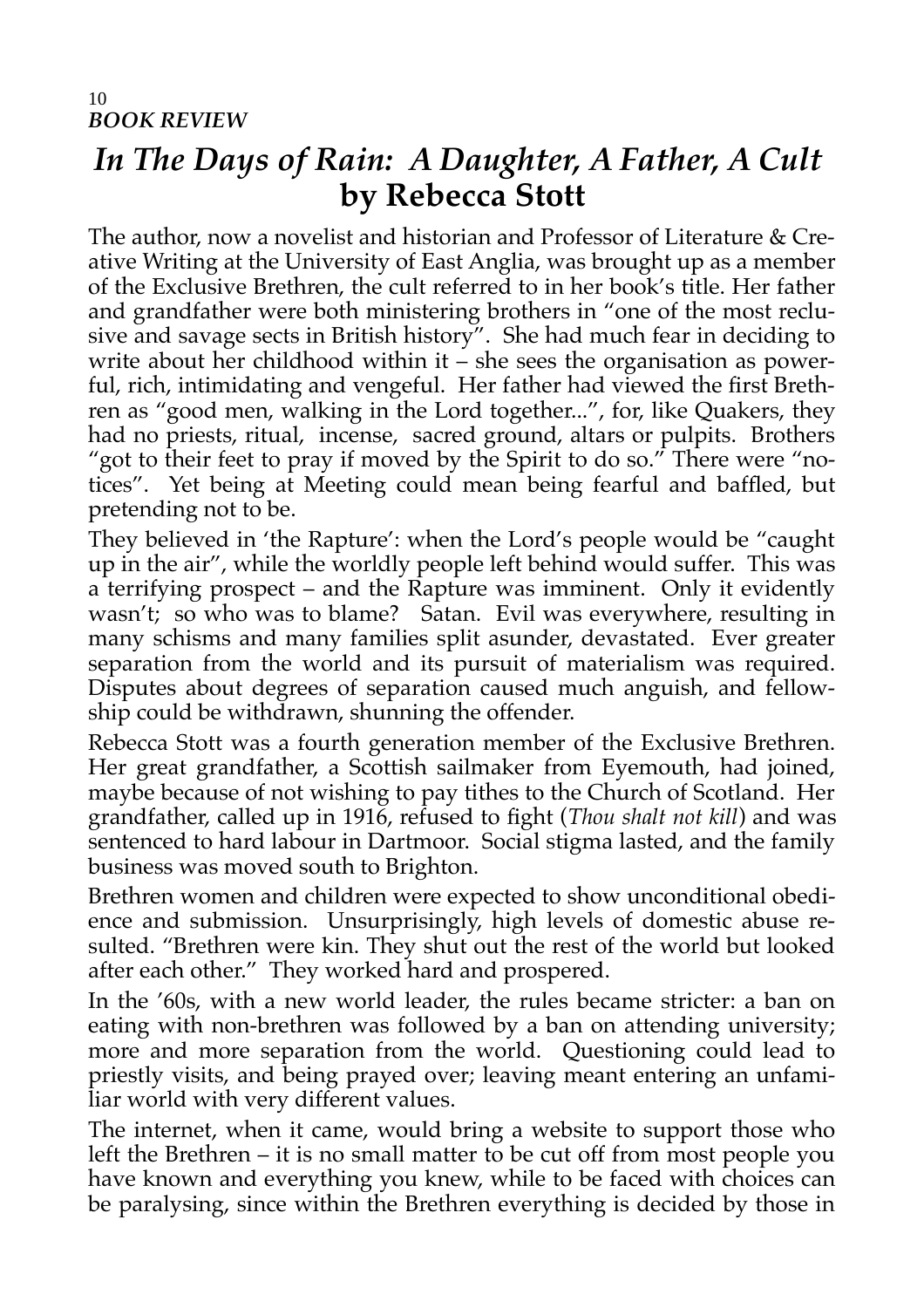authority. This is similar to women leaving domestic abuse: fleeing everyday control both of the minutiae and of major decisions in life may not quickly restore self determination. For Brethren, in addition, there is the indoctrination of a belief which cannot be shaken off quickly.

The Stott family left the Brethren, as did many others, over a sex scandal (in Aberdeenshire) where the world leader, it was claimed, was found in bed with a married woman from a Brethren congregation. Alcohol was also said to be involved. Not the first time, and it wouldn't be the last, that a powerful authoritarian religious man seemed to think himself above the rules he enjoined on others.

I was surprised by how very different were the Brethren and Quakers, and yet how similar some resonances seemed to be. Brethren sit in circles, but with men in the inner circle. The men may offer vocal ministry, which is impromptu, often reading Bible passages; women and children sit in the outer circle and are forbidden to speak. Brethren were and are extremely male dominated; Quakers, as part of our faith in action, work for equality.

According to Rebecca Stott, Brethren are exclusive, authoritarian, unwelcoming; Quakers try to be inclusive, egalitarian, open to new light. Brethren have strict prohibitive rules; Quakers try to live by the Light of Christ, following his commandment to love one another. Brethren are ruled by fear, and obedience is a necessity. I can easily imagine one of the Brethren asking to sit at Jesus' right hand in his realm [as, according to Matthew's Gospel, the mother of James and John asked on her sons' behalf; see Mt. 20: 21-22]. There seem not to be any "promptings of love and truth in your heart"; nor loving of neighbours; nor any sense that there is an imperative in the text: "For I was hungry and you gave me something to eat, I was thirsty and you gave me something to drink, I was a stranger and you invited me in, I needed clothes and you clothed me, I was sick and you looked after me, I was in prison and you came to visit me" [Mt. 25: 35-36] Instead, a closing off from the good world God created. Their pattern and example, not of walking cheerfully over the world, answering that of God in everyone, but of ruling by obedience, fear, power and control, seems to have very little to do with Jesus and much to do with a punitive God favouring a tiny minority.

#### **Kate Arnot**

*At the time of publication (2017) there were 46,00 Exclusive Brethren (now the 'Plymouth Brethren Christian Church') in 19 countries, but there have been further splits and schisms with the consequent distress and mental ill health. K.A.*

*In the Days of Rain* is published by Fourth Estate, and won the 2017 Costa Biography Award. ISBN 978-0008209162 (hardback)/978-0008209193 (paperback) *Ed.*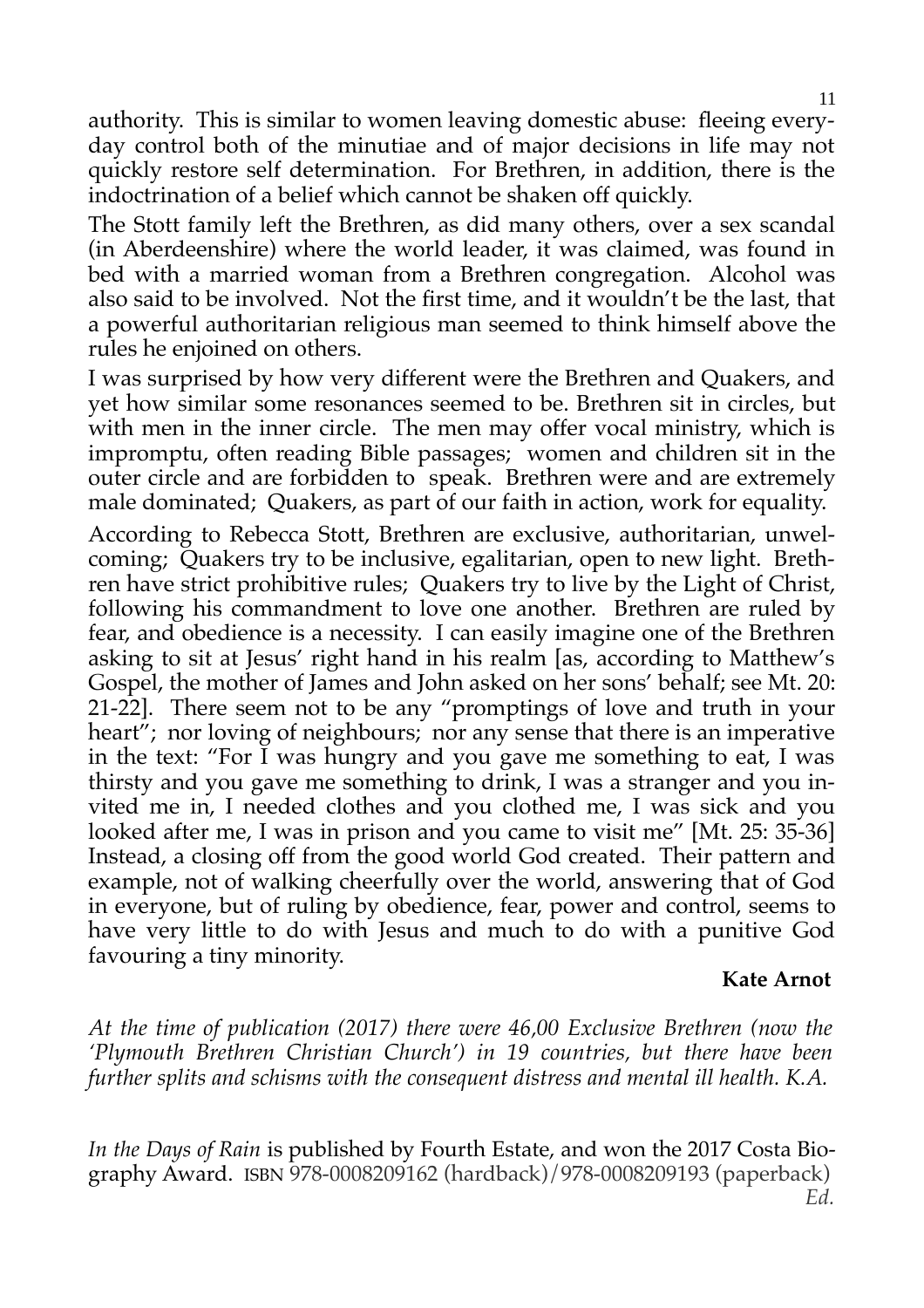### **Building Quaker community at the Wiston Quaker Weekend, 6-8 September 2019**

For the past two decades Quakers from meetings across South East Scotland have come together for a community-building weekend at Wiston Lodge, near Biggar, in South Lanarkshire. Over the years it has become a well-loved way for local Friends to come together and deepen their relationships with each other and with Quakerism.

The original organisers came from South Edinburgh meeting, and the current organising group is drawn from Polmont and Portobello & Musselburgh meetings; it's fair to say that most participants still come from these meetings. However, we would like to take this opportunity to let everyone in South East Scotland know what's planned for this year's Wiston, and to encourage Friends from meetings across the area (and beyond) to come and join us at Wiston from Friday to Sunday, 6-8 September.

So, why is Wiston so special to those who attend it, how has it helped build Quaker community, and why has it continued for so many years? To me the answer lies partly in the unique features of Wiston Lodge as the venue, partly as a result of a programme designed to bring Friends of all ages together, and partly through the willingness of the Friends who come along to share their energy and skills to make a wonderful weekend happen.

For those who don't know, Wiston Lodge is a residential outdoor activity centre, run by an independent charity (see https://wistonlodge.com/). It aims to provide a range of physical, mental and spiritual challenge to visiting groups, with a particular focus on young people who are vulnerable and at risk. It is housed in a former Victorian hunting lodge built in the 1870s and located at foot of Tinto Hill near Biggar, an hour's drive from Edinburgh. Meg Beresford, who is a longstanding member of Lanark meeting, was the manager for many years (and is still very involved), and Wiston has a strong culture of encouraging lifestyles that are simple, nonviolent and free from destructive dependencies. This all makes visiting Quakers feel very much at home!

A range of accommodation to suit different preferences is available. There is the Lodge itself, with a mixture of single rooms and dormitories, wooden chalets in the grounds and also an area in the grounds for camping. The Lodge itself has a number of public rooms, allowing a range of events to be hosted at the same time. The grounds of the Lodge are laid out with paths and trails, as well as wild places to explore. As part of its role as an outdoor activity centre Wiston also has a small loch suitable for kayaking, a climbing wall and a high ropes course which the young people can access with the aid of an instructor. The weekend is also entirely catered for, with the fantastic cooks preparing meals for all diets and, although this increases the cost of the event, it gives us much more time to spend together.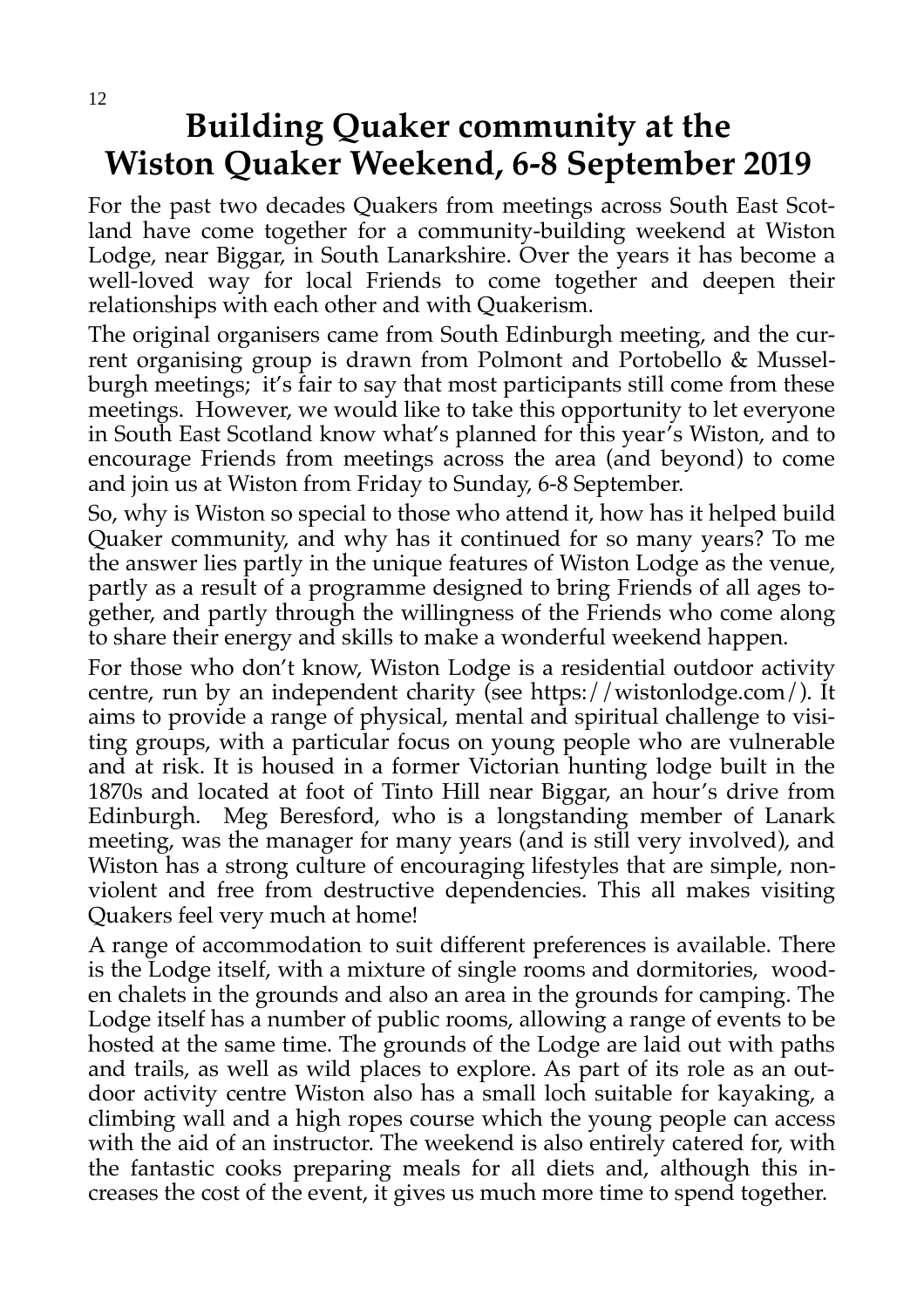Over the years a core programme has been developed that gives lots of time and space for community to grow, while providing enough structure to make sure we all get the most out of the weekend. Although the Lodge is open from mid-afternoon, most people aim to get there for the evening meal on Friday, which is followed by an introduction session. We then head out to the campfire for a sing-song in the woods, before going back to the Lodge for Epilogue, organised by the young people.

On Saturday the children and young people meet up with the outdoor activity instructors and agree what they will do over the course of the day (in 2018 they chose to do raft-building on the loch in the morning, followed by climbing in the afternoon session). Meanwhile the adults have a range of well-organised sessions to choose from in the morning, generally including something artistic and something thought-provoking. Examples of activities from previous years include a talk on the return of otters to the River Tweed, a clay modelling workshop, felt art, creative writing and a session on how to lobby your elected members. A crèche is also put on for the younger children.

After lunch, walks of varying lengths and degrees of strenuousness are arranged for the adults, usually including an ascent of Tinto Hill [*see page 1*]. The adults and children then come back together for dinner, before everyone gets their party pieces ready for a traditional ceilidh – expect poems, funny stories and tall tales as well as music and dancing.

Sunday morning starts slowly, with a chance for early risers to go on another walk (and maybe gather mushrooms for breakfast) or much needed sleep for those later to bed. We join South Lanarkshire meeting for worship for their regular Sunday morning meeting, followed by a planning meeting and then a final lunch.

So why does this venue and this programme work? Although the event is organised by Friends, for Friends, the aim of the weekend is to build community, rather than be a formal part of Quaker processes. However, building community in this way depends on the contribution that the people who come are prepared to make. The sessions for adults on the Saturday morning are put on by the participants themselves – and the range of sessions over the years shows what a diverse and interesting group we Quakers are! Although instructors are working with the children in the outdoor sessions, high levels of co-operation from the children and young people are required to make something like a raft-building session work. Most of all, as one of the organising team, the fact that the Friends who come along are always so willing to help out and take shared responsibility makes it a real joy to organise. The meeting for worship on the Sunday morning is the spiritual heart of the week, and our shared spiritual connection underpins everything we do together. But several Friends come with their non-Quaker partners, who also get a lot out of the weekend.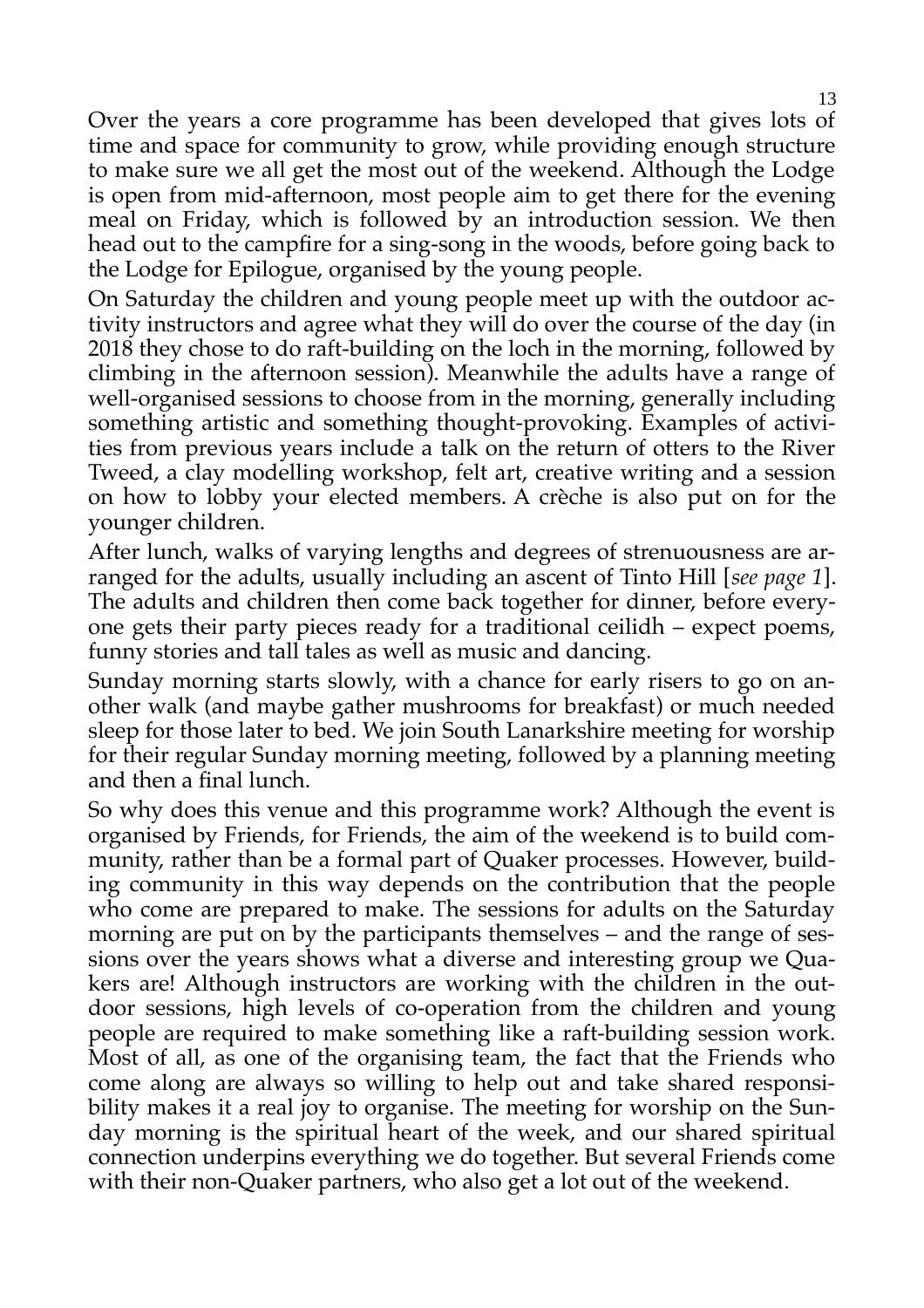Last year, for the first time, we got formal support from SE Scotland Area Meeting, enabling us to offer places at Wiston for a more steeply discounted price to Friends unable to afford the full cost of the weekend. This was a very welcome recognition of the role that Wiston has played in building Quaker community. However, the weekend remains an event run by and for those who attend. We are hopeful that this supportive relationship can be maintained. We know Wiston isn't cheap  $-\overline{a}$  fully catered for weekend, with instructor-led sessions for the children and young people means the costs add up – so this support from Area Meeting is crucial in making sure it is something everyone can attend.

Over 40 people attended last year, around half children and half adults, and aged between 3 and 83. They came from Portobello & Musselburgh, Polmont, East Lothian, Edinburgh South, Edinburgh Central and Central Fife meetings. However, there is still room for plenty more people, especially staying in the chalets. Please get in contact if you would like to know more or have any questions, or if you want to reserve a place for September 2019.

**Mark Ballard**

### *For more details visit<https://www.boe.scot/wiston>or email wiston@embe.co.uk*

*Members of the organising group are Mark, Robin Naumann (both Portobello & Musselburgh Meeting) and Jessica Paterson (Polmont Meeting).*



Lucas Ballard at Wiston, 2018

14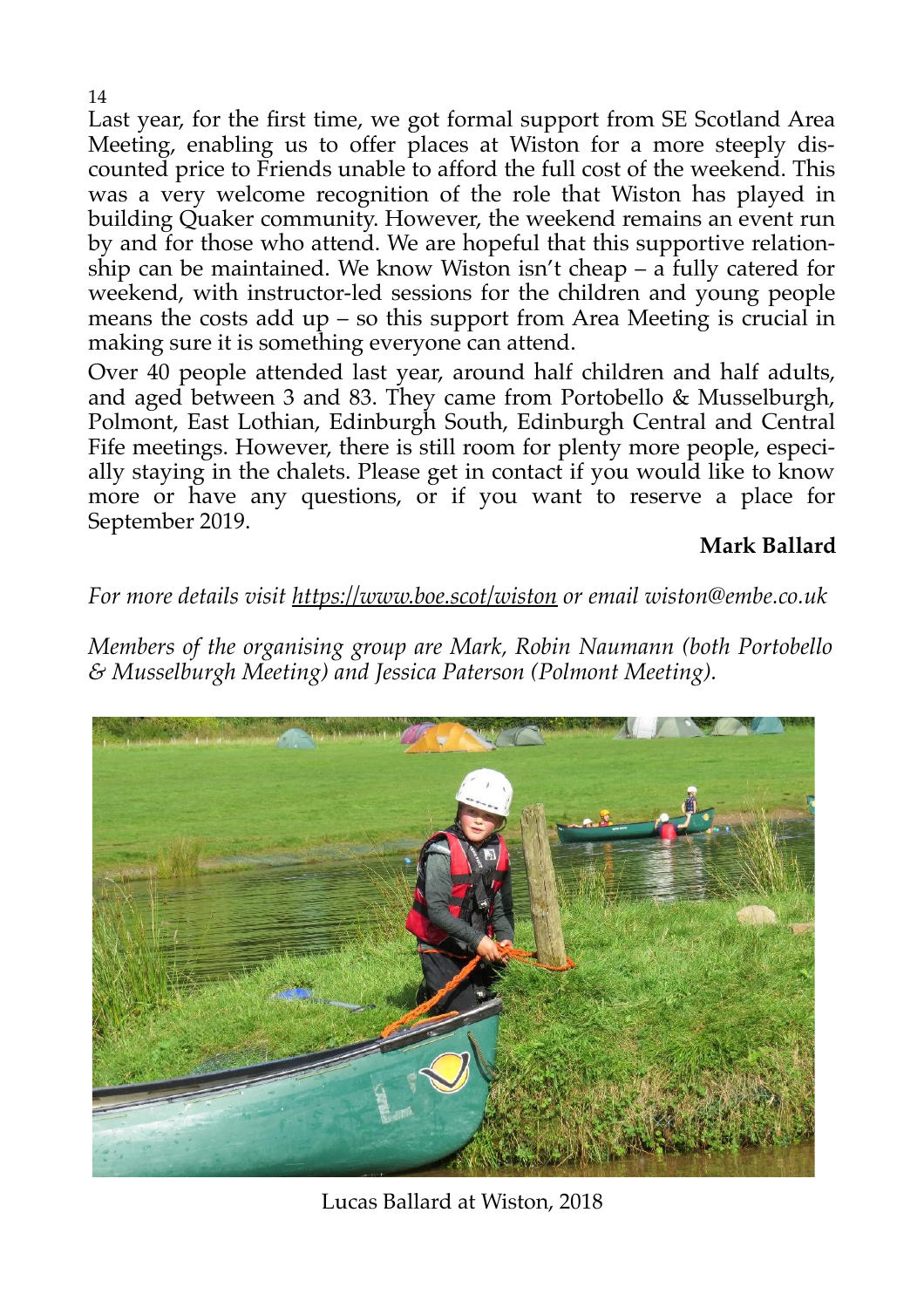### *Answering doubts about the Quaker Peace Testimony*

Our Area Meeting reports on a new Quaker's "journey towards membership" often express some doubts about our peace testimony. This comes up so regularly that I wonder if we have been giving a misleading impression of our peace witness to our attenders.

Often the applicant doubts whether she or he could act peacefully in all circumstances. But living our testimonies is not about what we might do in some extreme and unlikely situation; it is about how we actually behave each day. Few if any Quakers are 100% pacifist; for the most part we are people struggling more or less successfully against our own temptations to violence in thought and word, and the endemic violence in our culture. The story of William Penn's sword is relevant here (*Q.F. & P.* 19.47).

A second doubt comes from the mistaken idea that pacifism is passive — a refusal to take action in the face of evil. This is far from being true, as numerous examples show. From 20<sup>th</sup> century Quakers alone we can cite Corder Cathchpool's caring for wounded soldiers in the trenches in World War I until he became convinced that his only honourable course was to be sent to prison instead; Hilda Clarke, organising food and clothing for tens of thousands of war-traumatised children in 1920s Vienna; Philip Noel-Baker, active in the creation of both the League of Nations and the United Nations; Sigrid Lund's witness in Nazi-occupied Norway; Adam Curle's mediating between the warring sides in the Nigerian and Zimbawean civil wars; Noziswe Madlala-Routledge, imprisoned for her resistance to the apartheid regime; the Nobel Peace Prize to Friends in 1947, (which is not conferred to reward inactivity); the work of Quaker House in Belfast; and countless other instances.

The third doubt is the fear that pacifism "doesn't really work in the real world", and is an escape from responsibility in international affairs. But there have been many proofs in recent years that it is war (even for justifiable causes) which "doesn't work". Even so the myth of redemptive violence is still widely believed, especially in the USA. This is the belief that violence is both effective and essential in the defeat of evil. It is an idea that Friends reject not only in principle but for practical reasons, recognising the truth in Gandhi's dictum that violence even when apparently successful has contaminating side effects. (To give a simple example of this, if I grab a three-year-old to stop her running into a busy road, this is a justifiable use of force. But even so my rough handling has probably jolted her confidence in me and it needs to be mended.) In major violence, the consequences are often so drastic and widespread that we don't know how to repair them.

On the other hand the examples of peaceful revolution in South Africa and Communist Europe suggest that there are huge unexplored resources in nonviolence.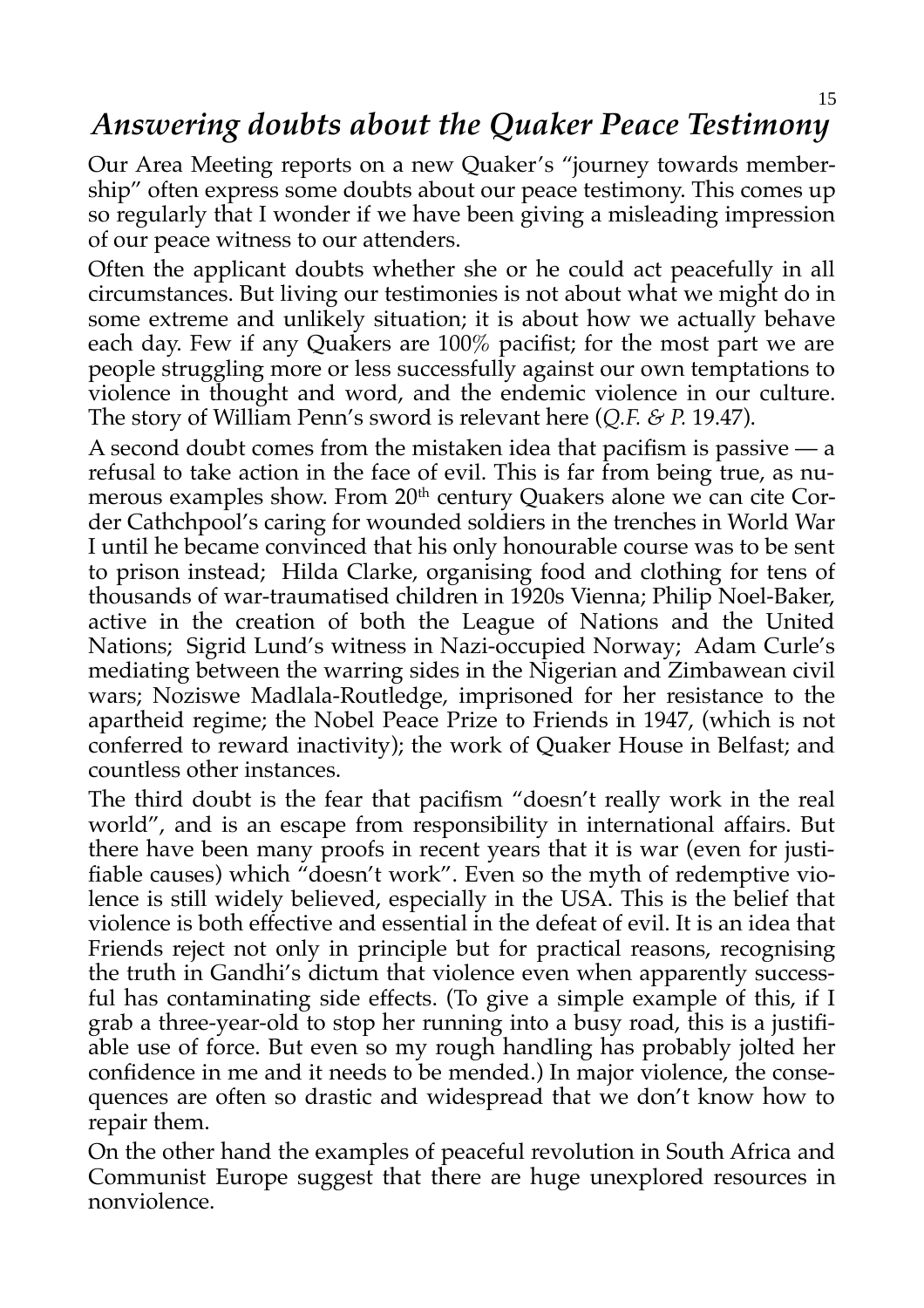Quakers know that they don't have all the answers; but in the light of these and other events they don't need to worry that the peace testimony may not stand up intellectually or yield practical results.

So what can I say about my own attempt to live a realistic peace testimony?

1. *Practically*, I know I can take steps to check my violent thoughts and words, and this is the place for me to start. If I am in a situation where I feel the best thing I can do is to use force, I need not feel guilty about this, but I will reflect later whether I could have found a more peaceful way.

2. *At the rational and emotional levels*, my experience with disturbed children and in war situations has given me good reasons to reject the myth of redemptive violence. I believe that the urge to use force most often arises from fear, anxiety, or instinctive reactions to threat. Accepting this I will avoid constructing rationalising arguments to justify violence whether in my personal life or in world politics.

3. I recognise that effective nonviolent responses in extreme situations come from a spiritual level which l haven't yet reached (though I have known people who have, which gives me hope). I accept this as an ideal, and will try to live up to the Light I have day by day, so that more will be granted me. (*Q.F. & P.* 26.04)

**John Lampen** Central England AM

[*With thanks to Don Stubbings for forwarding this article – Ed.*] **\_\_\_\_\_\_\_\_\_\_\_\_\_\_\_\_\_\_\_\_\_\_\_\_\_\_\_\_\_\_\_\_\_\_\_\_\_\_\_\_\_\_\_\_\_\_\_\_\_\_\_\_\_\_\_\_\_\_\_\_\_\_\_\_\_\_\_\_\_\_\_\_\_\_\_\_\_\_\_\_\_\_\_\_\_\_\_\_\_\_\_\_\_\_\_\_\_\_\_\_\_\_\_\_\_\_\_**

## **WORLD DAY OF PRAYER**

### **1 March 2018**

World Day of Prayer is an international, inter-church organisation which enables us to hear the thoughts of women from all parts of the world: their hopes, concerns and prayers. The preparation for the day is vast. An international committee is based in New York and there are national committees in each participating country. Regional conferences meet to consider the service and then local groups make their plans. Finally, at a church near you on Friday 1 March 2019, people will gather to celebrate the service prepared by the women of Slovenia.

The Day of Prayer is celebrated in over 120 countries. It begins in Samoa and prayer in native languages travels throughout the world --- through Asia, Africa, the Middle East, Europe and the Americas before finishing in American Samoa some 38 hours later.

*For further information and resources, together with details of services in your area see the WDP website:* www.wwdp.org.uk

16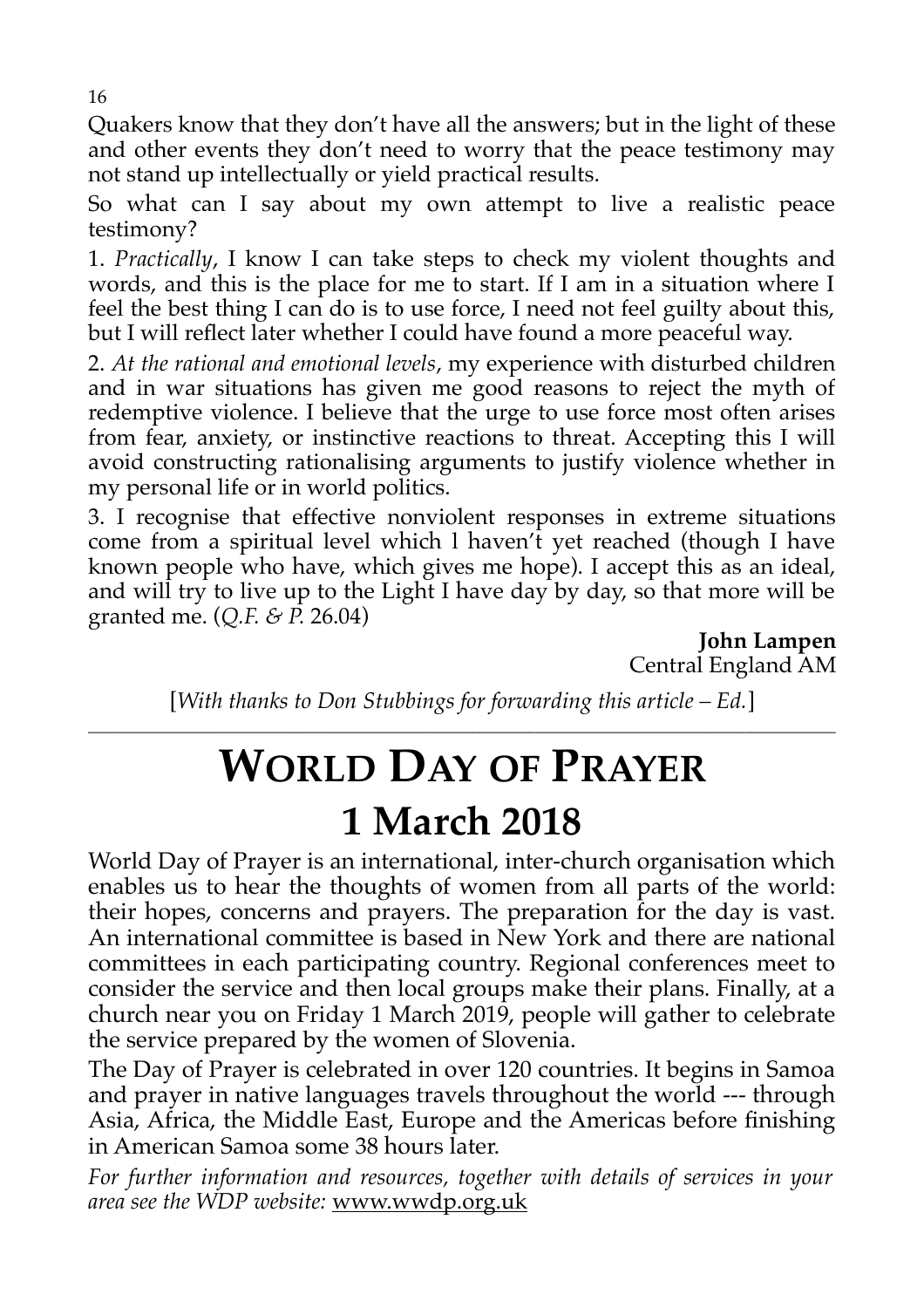### **"Quakers will not profit from the occupation of Palestine"**

[The following is taken from a press release issued on 19 November 2018; written for non-Friends, it uses *Quakers in Britain* to mean "Britain Yearly Meeting", so a singular subject for verbs ("Quakers … is", not "Quakers … are"), and refers to us as a church in a way the Society would once have found uncomfortable. Those old enough to remember the discussions at YM about responsible investment in the early '80s might think the second paragraph somewhat more self-congratulatory than is justified, given the reluctance, then, to accept the various grounds for taking our money away from such props of the South African old regime as Barclays Bank. Nevertheless, it is interesting to read as a public statement of where we, Quakers in Britain, stand now. *Ed*.]

*Quakers in Britain has become the first church in the UK to announce it will not invest any of its centrally-held funds in companies profiting from the occupation of Palestine.*

*The decision, made by the church's trustees in consultation with Meeting for Sufferings – the national representative body of Quakers – fits into a long Quaker history of pursuing ethical investments. It follows decisions not to invest funds in, among others, the fossil fuel industry, arms companies, Apartheid South Africa, and – going even further back – the transatlantic slave trade.*

*Paul Parker, recording clerk for Quakers in Britain, said:*

"Our long history of working for a just peace in Palestine and Israel has opened our eyes to the many injustices and violations of international law arising from the military occupation of Palestine by the Israeli government.

"With the occupation now in its  $51<sup>st</sup>$  year, and with no end in near sight, we believe we have a moral duty to state publicly that we will not invest in any company profiting from the occupation.

"We know this decision will be hard for some to hear. We hope they will understand that our beliefs compel us to speak out about injustices wherever we see them in the world, and not to shy away from difficult conversations.

"As Quakers, we seek to live out our faith through everyday actions, including the choices we make about where to put our money.

"We believe strongly in the power of legitimate, nonviolent, democratic tools such as morally responsible investment to realise positive change in the world. We want to make sure our money and energies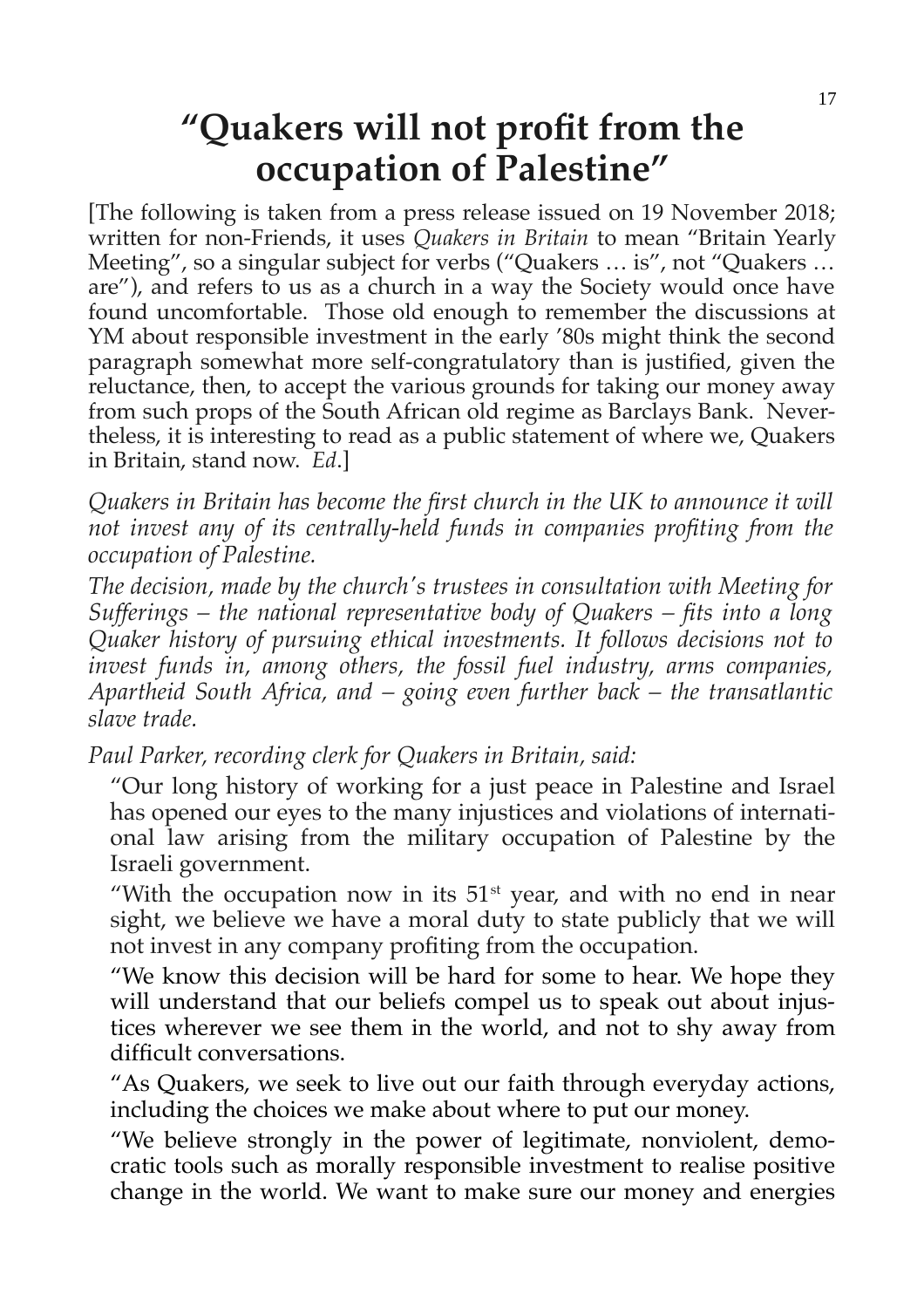are instead put into places which support our commitments to peace, equality and justice.

"We hope that by announcing our refusal to profit from these companies it will encourage others to think about their own investments, and help challenge the legality and practices of the ongoing military occupation.

*Ingrid Greenhow, clerk of Quakers in Britain trustees, said:*

"While we do not believe we currently hold investments in any company profiting from the occupation, we will now amend our investment policy to ensure this remains the case in future.

"This includes companies – whichever country they are based in  $$ involved for example in the illegal exploitation of natural resources in occupied Palestine, and the construction and servicing of the separation barrier and Israeli settlements.

"We look forward to the publication of the UN Business and Human Rights Database which will list companies involved in settlementrelated activities in occupied Palestine. We recognise the help this – and others including the Investigate database compiled by the American Friends Service Committee – will give our investment managers in implementing this new policy."

*In their minute, the trustees said,* "We hope this policy might be useful to area meetings interested in adopting a similar approach".

*In their minute, Meeting for Sufferings reaffirmed their 2011 decision to boycott goods produced in Israeli settlements built in occupied Palestine* "until such time as the Israeli occupation of Palestine is ended."

*Meeting for Sufferings added that,* "[W]e continually pray for both Israelis and Palestinians, keeping them together in our hearts, and looking forward to a future of loving and generous co-operation."

**\_\_\_\_\_\_\_\_\_\_\_\_\_\_\_\_\_\_**

<https://www.afsc.org/story/afsc-among-human-rights-orgs-barred-israel>

The work of the American Friends Service Committee, mentioned by Ingrid Greenhow, led it to its being listed last year as one of twenty "antisemitic" organisations whose staff may be denied entry to Israel; specifically for its involvement in the Palestinian-led boycott, divestment, and sanctions (BDS) movement. AFSC's response to this can be read online:

In August, *The Guardian* printed an extended essay by Nathan Thrall about BDS which may be read here:

https://www.theguardian.com/news/2018/aug/14/bds-boycottdivestment-sanctions-movement-transformed-israeli-palestinian-debate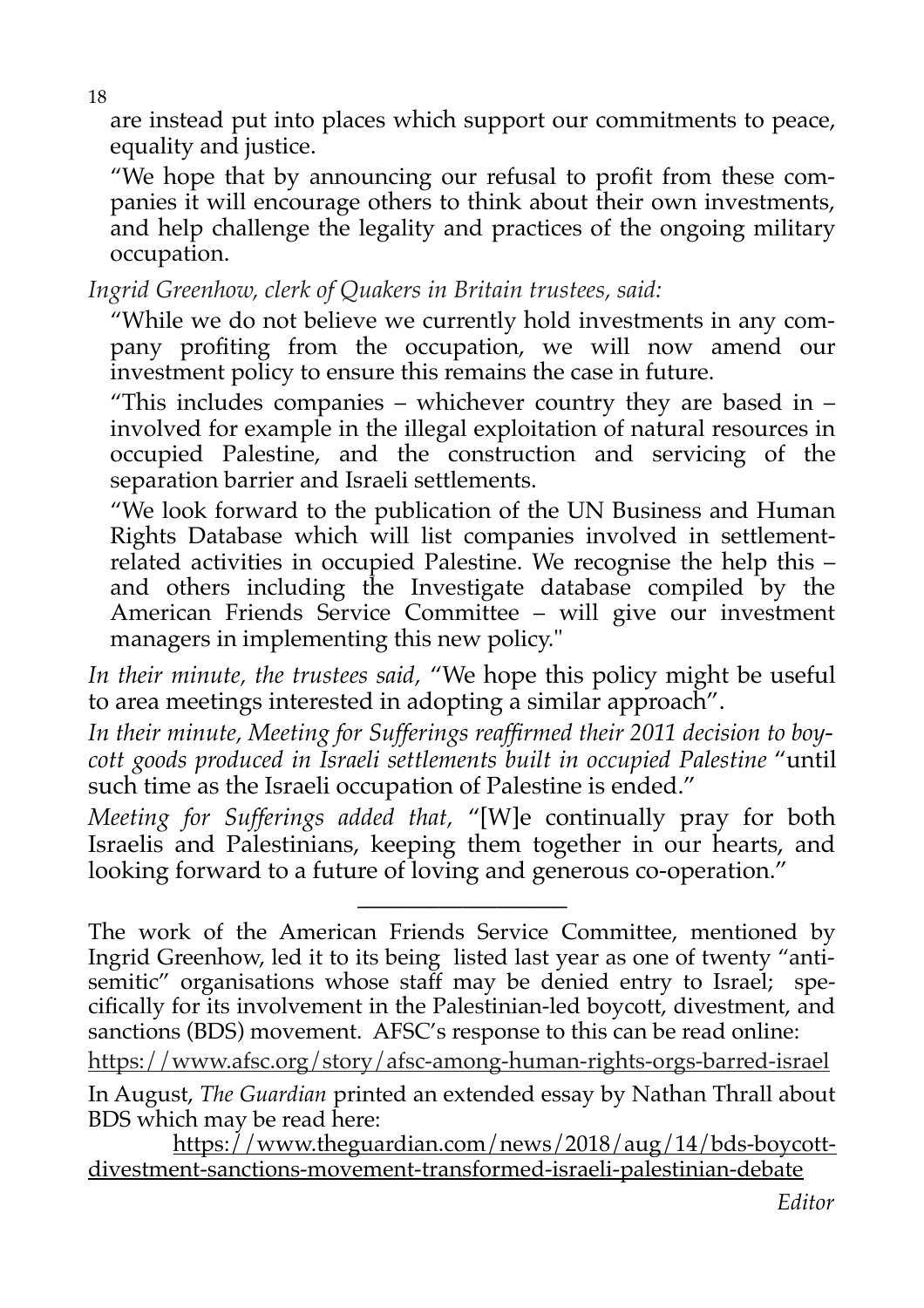### *Quaker World Relations Committee and Ceilidh: Saturday 2 March*

Quaker World Relations Committee (QWRC) helps Britain Yearly Meeting keep in contact with other Quaker meetings and groups abroad, understand their witness, communicate ours, and maintain mutual support. The Committee will be meeting at 7 Victoria Terrace over the weekend of 1-3 March 2019.

QWRC like to meet local Friends, so on Saturday 2 March from 4.30 to 6pm at 7 Victoria Terrace there will be an 'interactive event' at which Area Meeting Friends can share our and their knowledge and experience of Quaker concerns around the world. We are currently discussing with QWRC what the theme of the session could be – one possibility is peace-building in the African Great Lakes Region. If you have links with Quakers elsewhere in the world or there is something you would particularly like to hear about or discuss, please let **Jonathan Riddell** or **David Sterratt** know as soon as possible.

Also from 4.30pm, Central Edinburgh Children's Committee will be running crafts and party games.

There will be a catered meal at 6pm, and then the Central Edinburgh Winter Ceilidh (dancing and 'turns', comic or otherwise) from 7-9pm.

All are welcome, but so that we have an idea of numbers, please let **Rachel Frith** know if you're intending to be at the meal.

We'd also welcome offers of overnight accommodation for QWRC members: the contact is **Judith Benton**.

**David Sterratt**

**T**riends in former times have no doubt erred  $-$  a very noble error  $-$  in too sternly refusing to give any place to the seductive delights of the eye and the ear; and in too rigidly excluding from their own and their children's lives much that was innocent and beautiful. Nature and commonsense have been too strong for the policy of exclusion, and the danger now seems to be that in the reaction from it we may forget the supreme and unchanging necessity of a right subordination. So great and overwhelming has been the rush of increasing interest and excitement in the outer life of action, of discovery, of enjoyment and amusement, that even our religion is in danger of becoming an outward thing … It is the central root of obedience alone which can give to any outward activity any value or beauty. This is the ancient Quaker principle, and unless we hold firmly to it both in thought and in action our Society will assuredly become as salt that has lost its savour.  $\prod_{\text{child}}$ 

### **Caroline E. Stephen** (1908)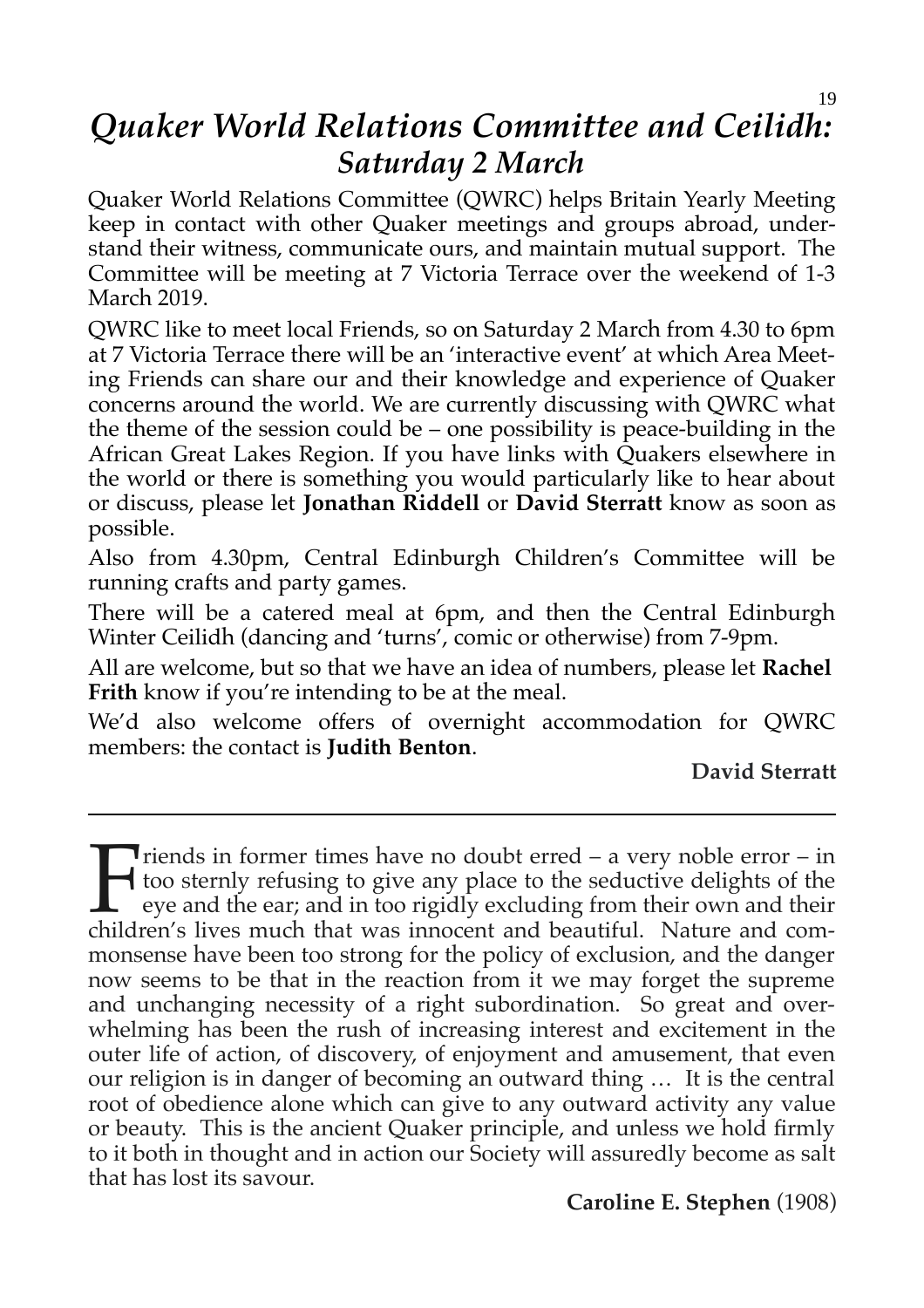### SOUTH EAST SCOTLAND AREA MEETING

#### **Minutes of Area Meeting held on Saturday 24 November 2018, hosted by Polmont Local Meeting at Greenbank Community Centre, Polmont**

#### **2018/11/01 Worship and Introductions**

We opened the day with all-age worship and have spent the morning in a visit to the Falkirk Peace Pole, for some, and learning about the work of Quaker Concern for the Abolition of Torture for others.

During worship, we have heard a reading from *Quaker Faith & Practice* 23.30, reminding us of the need for action on torture.

We have ensured those present know each others' names and meetings. The attendance will be recorded in the concluding minute.

#### **2018/11/02 Minutes of Meeting of Saturday 22 September 2018**

The minutes of our last Meeting, held on 22 September at the Town Hall, Penicuik, have been signed by the Clerks and entered in the Minute Book.

#### **2018/11/03 Matters arising from the minutes**

**a)** *Diversity & Inclusion Group* (*minutes* 2018/08/07 *and* 2018/09/03c *refer*) We have heard that the group established following our August meeting has attracted further members, and that a fun event is planned for Saturday 1 December at the Quaker Meeting House, 7 Victoria Terrace, to which all are invited. The focus will be on making our meetings vibrant for people of all ages.

#### **b)** *Enquirers' Day 2019* (2018/09/09c *refers*)

We note that under arrangements with General Meeting for Scotland and West Scotland AM, it was the responsibility for South East Scotland AM to organise an enquirers' weekend in 2018.

Having omitted to do this, we agree to do so in 2019. We ask Nominations Committee to prepare an outline of what is required, and identify two people who can take it on. We will return to the question of a date and a venue once this has been done.

Anyone interested is invited to contact Rachel Crockett, Convener of AM Nominations Committee, in the first instance.

#### **2018/11/04 UK complicity in torture** (2018/09/04 *refers*)

Following our discussion of this issue in September 2018, we are delighted to welcome Michael Hutchinson and Jane Laxton, trustees of Quaker Concern for the Abolition of Torture to address our meeting today. In their background session in advance of our business meeting, they posed eight questions for discussion.

Britain Yearly Meeting has recognised a concern against torture since 1976, and made public statements in 1999 and 2007.

The Quaker Concern for the Abolition of Torture (Q-CAT) was formed in 29007 by three Area Meetings holding delegated authority from Meeting for Sufferings for the concern. Any Area Meeting may become a Suppor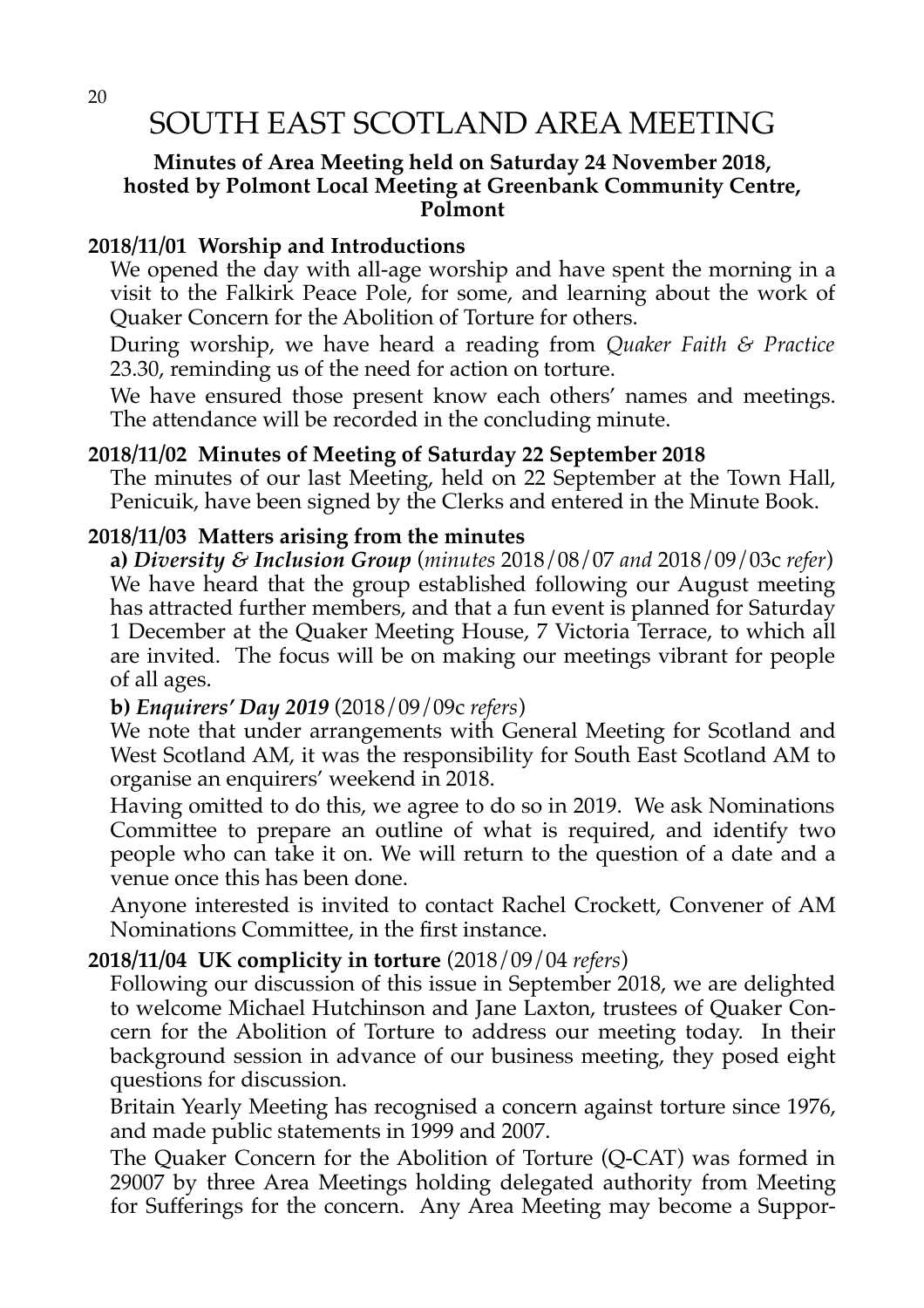ting Area Meeting and assist in appointing trustees to Q-CAT. Q-CAT's charitable objects are:

- i) To promote the religious concern recognised by Britain Yearly Meeting in session and by Meeting for Sufferings for the abolition of torture. The charity is the Britain Yearly Meeting body with authority to speak on the concern against torture.
- ii) To promote, educate and raise the awareness of Friends, other churches, other faiths, the government and the public at large concerning: the absolute nature of the ban on torture under international law, the realities of the use of torture in the world today, including damaging effects on both victims of torture and torturers, and the wider effects of torture on civic society.

The distinctive Quaker witness includes concern for the perpetrators and links to our testimonies on the right treatment of all people. Q-CAT does not seek to supplant the work of other organisations working against torture, but to help display this distinctive witness, and further the Quaker concern.

Q-CAT gives definitions of torture and its purpose and method of working. Q-CAT keeps keeps a watching brief on the media and publishes a newsletter and briefings for Friends and Meetings. It has funded a touring Quaker theatre company, Journeyman Theatre, to produce a play on modern torture, *Feeding the darkness.* It is also working with Sally Beamish of Glasgow Meeting to produce a choral work to publicise issues of torture.

Q-CAT's current activities include following up a conference at Friends House earlier this month where four speakers working in fields of ethical interrogation, training of soldiers in human rights, inspection of places of detention and research into torture prevention gave briefings.

Michael and Jane have outlined possible action points for South East Scotland AM.

We have heard of action already taken by South Edinburgh and Central Edinburgh LMs in writing to Members of Parliament, and of the plans of East Lothian and Portobello & Musselburgh LMs. Ian Murray, the MP for Edinburgh South, has already had a response from Alan Duncan MP, Minister at the Foreign & Commonwealth Office.

We support this work of our local meetings, and ask them to bring the results of it to a future Area Meeting.

We agree to become a Supporting Area Meeting of Quaker Concern for the Abolition of Torture.

We thank Jane Laxton and Michael Hutchinson for their presentations today, and for encouraging us in this concern.

#### **2018/11/05 Festival Committee**

We have heard from Janet Grimwade on behalf of the Festival Committee about the programme of events at Venue 40, 7 Victoria Terrace, during the Edinburgh Festival Fringe in August 2018. We have also received a written report of the financial out-turn.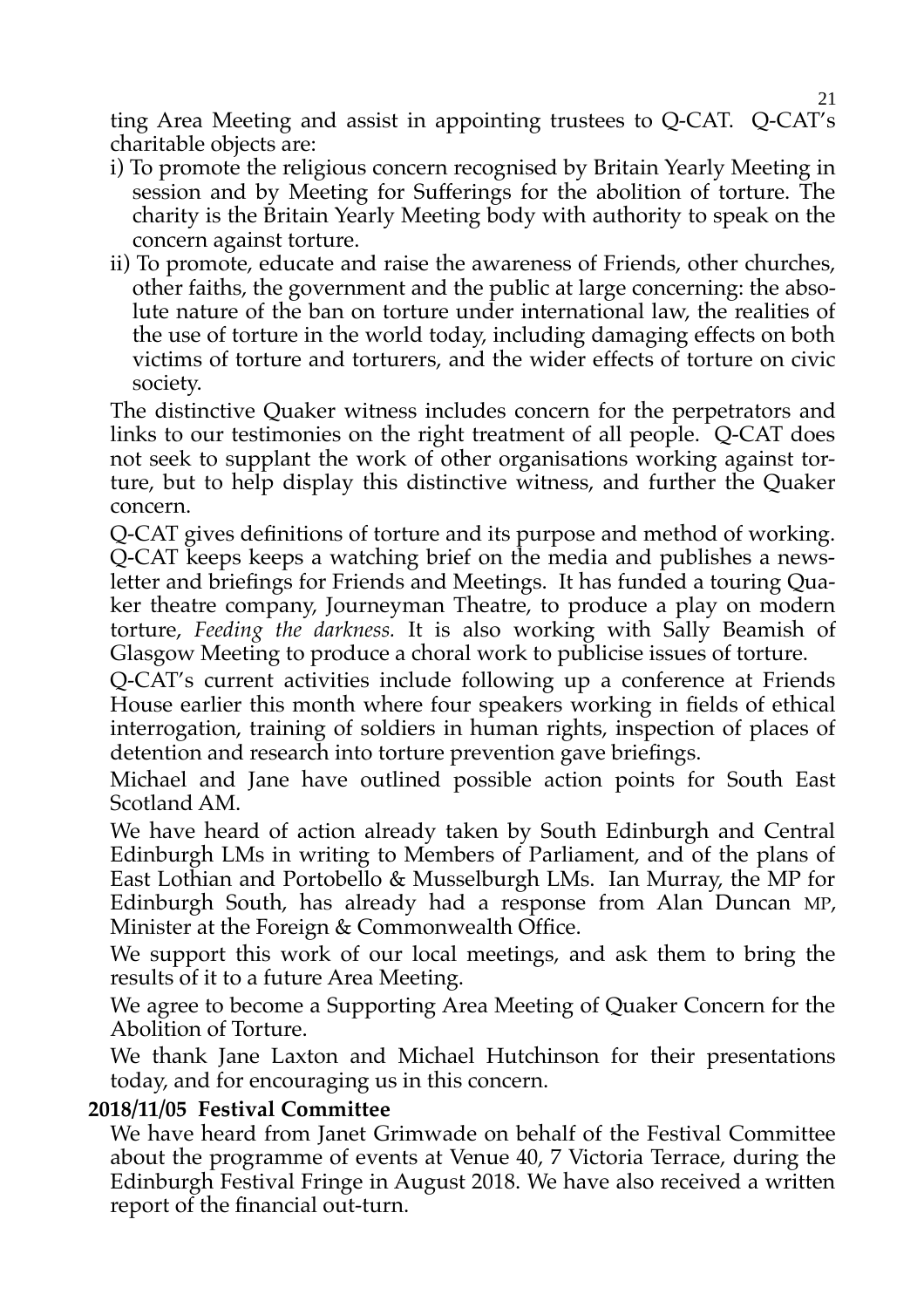By lots of measures this was a very successful year. Two performances spaces were used: The Theatre (Hall), which hosted ten different companies for 86 performances, and the Meeting Room, which hosted eight different companies or events for 85 performances. This resulted in increased ticket sales and good contributions to the donation buckets, In addition, there were three concerts from which all proceeds went to charity.

As a result, the Festival Committee feels able to recommend an increased contribution towards our nominated charities of £1,800 each to Mary's Meals, Aid & Abet and Quaker Central Work, and further recommends the transfer of £6,500 to Meeting House expenses.

The Eating House provided a pop-up café run by their own team of staff. This year they used only the ground floor for serving, which worked well and resulted in improved business for them. They provide meals for staff and the national volunteers which are much appreciated.

We have heard that as well as raising funds, the Fringe is an important opportunity for outreach.

We recognise this takes a great deal of time and effort. This year the managers worked unacceptably long hours. With unexpected problems arising in the volunteer arrangements, the success of this year's event resulted in a considerable burden on just a few people.

Festival Committee reports that they plan to reduce what is done in 2019, particularly by reducing the number of performances. There needs to be sufficient paid staff to ensure the venue manager duties are covered with additional hours being maintained at a reasonable level.

We have heard concern about the membership of Festival Committee. Alan Sayle has acted as Treasurer and overseen the box office for many years and has indicated for some time that he wishes to be released. The committee needs members who are able to be actively involved in planning during the year and ideally are able to be actively involved in some aspect in August.

We have heard concern over lack of support from local Friends for the Fringe. We have also heard from a volunteer of the enriching nature of her involvement.

We have heard that decisions have already been taken to increase the Meeting House staffing complement. We note that Nominations Committee is seeking to recruit new members of Festival Committee.

We ask local meetings and individual Quakers to reflect on how we can together support the initiative of AM in being a festival fringe venue, and to offer suggestions to Festival Committee. We also ask Festival Committee to offer further ideas on this.

We agree the committee's recommended sums for our nominated charities and to Meeting House expenses as set out in this minute. We thank Janet for her report, and for bringing the committee's concerns to us. We thank the Festival Committee for their efforts throughout the year, and particularly the Meeting House managers and staff for their positive response to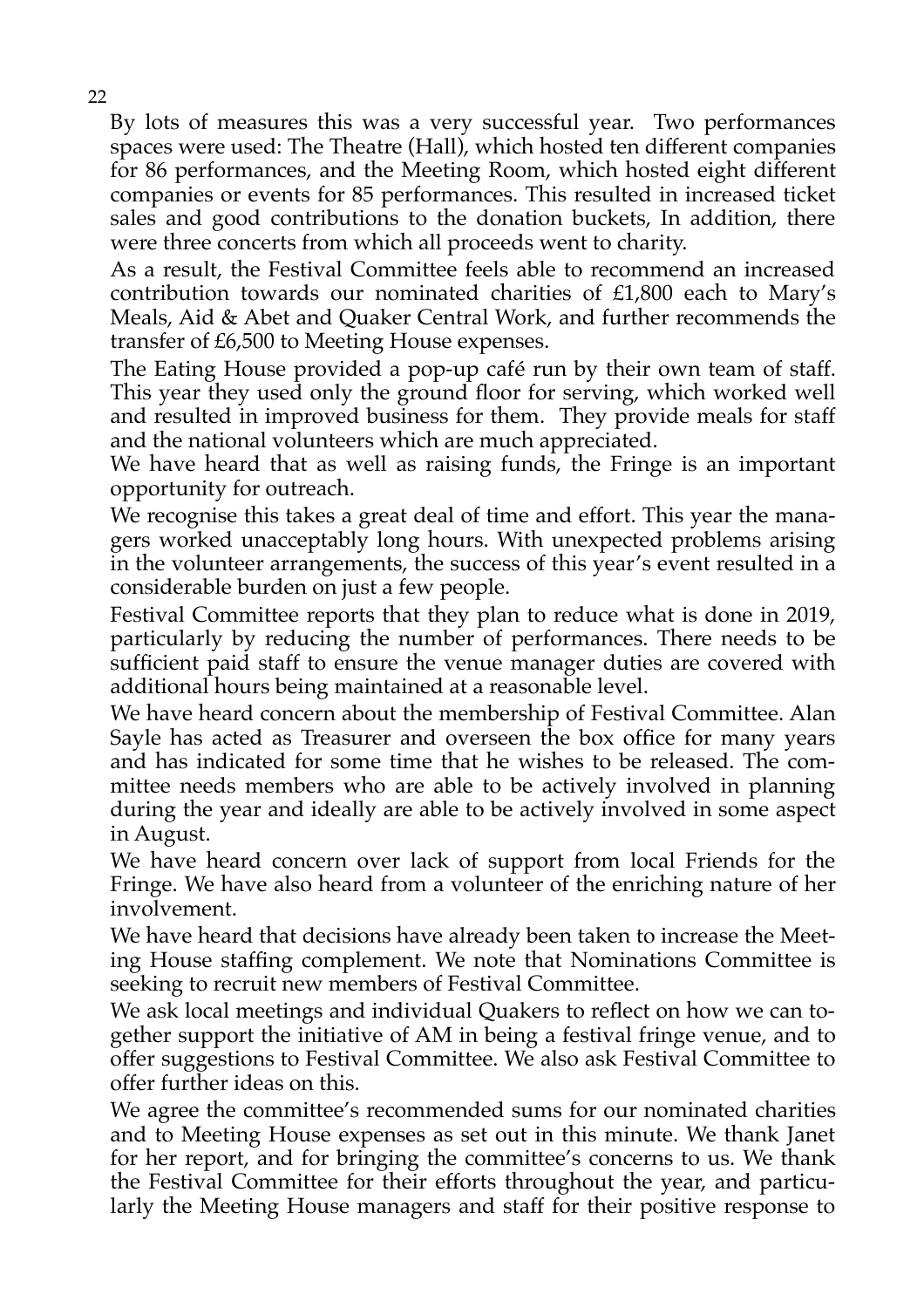the demands placed on them this year. We assure them that their work is greatly valued, in particular as an opportunity for outreach.

#### **2018/11/06 Memorial Minute**

We have received from Central Edinburgh Local Meeting a memorial minute for Marianne Ferguson-Rice:

#### *Memorial minute: Testimony to grace of God as shown in the life of Marianne Ferguson Rice* **(***13.7.1924 to 17.12.2017***)**

Marianne Ferguson-Rice was a remarkable woman. She joined the Society of Friends in her 40s, along with her husband Bill after a longish search for a spiritual home. Marianne's Quaker life was integral to her being.

Born in Lydney, Gloucestershire, she was the youngest of five children of Ruth Perry, a housewife, and Alan Ferguson, who had been a tea planter in Ceylon (now Sri Lanka). Marianne initially had a privileged upbringing with a nanny and servants, but when she was six most of the family's money was lost in the Great Crash of 1929. They moved house, took in lodgers and made do, but Marianne was deeply affected. Suddenly uprooted, she missed her beloved nanny, had a difficult relationship with her mother for many years, and struggled with self-confidence.

Almost from the beginning, Marianne's life was marked by tragic deaths. She lost her father while still young, and her beloved brother, Malcolm, the oldest of the family, a promising young naval officer, was drowned at sea in 1940 after his ship was torpedoed. Ten months later, Monica, the sister she was closest to, died of tuberculosis. Later her husband Bill died very suddenly, as did both his children, Tina and Nick, and her nephew, Nick.

After school in Cheltenham, Marianne trained as a teacher, then spent a period in Sweden before being summoned back to set up a Montessori school in the parental home. She ran it successfully for seven years, working with great diligence, but was miserable doing so. She did not consider herself a good teacher, nor did she want to live at home, although she felt obliged to do so. In 1959 Marianne went to Canada to teach in Ontario and Ottawa, subsequently returning to retrain and work as a social worker for Brent Council in north-west London. There she touched lives permanently. She remained in contact with some of the people she helped for the rest of her life. One of her former clients Pam, sent a message to be read out at Marianne's funeral saying: "Marianne gave me the confidence to succeed in life… she was a wonderful, kind, person, and I will never forget her and what she did for me."

In 1963 she married Bill Rice, an accountant and widower with grownup children who provided the unconditional acceptance that allowed her finally to become her own person. Bill also introduced her to Quakerism and she served as clerk, overseer and treasurer at Hampstead Quaker Meeting in north London.

Marianne lived life adventurously! When in 1979, Bill suddenly died,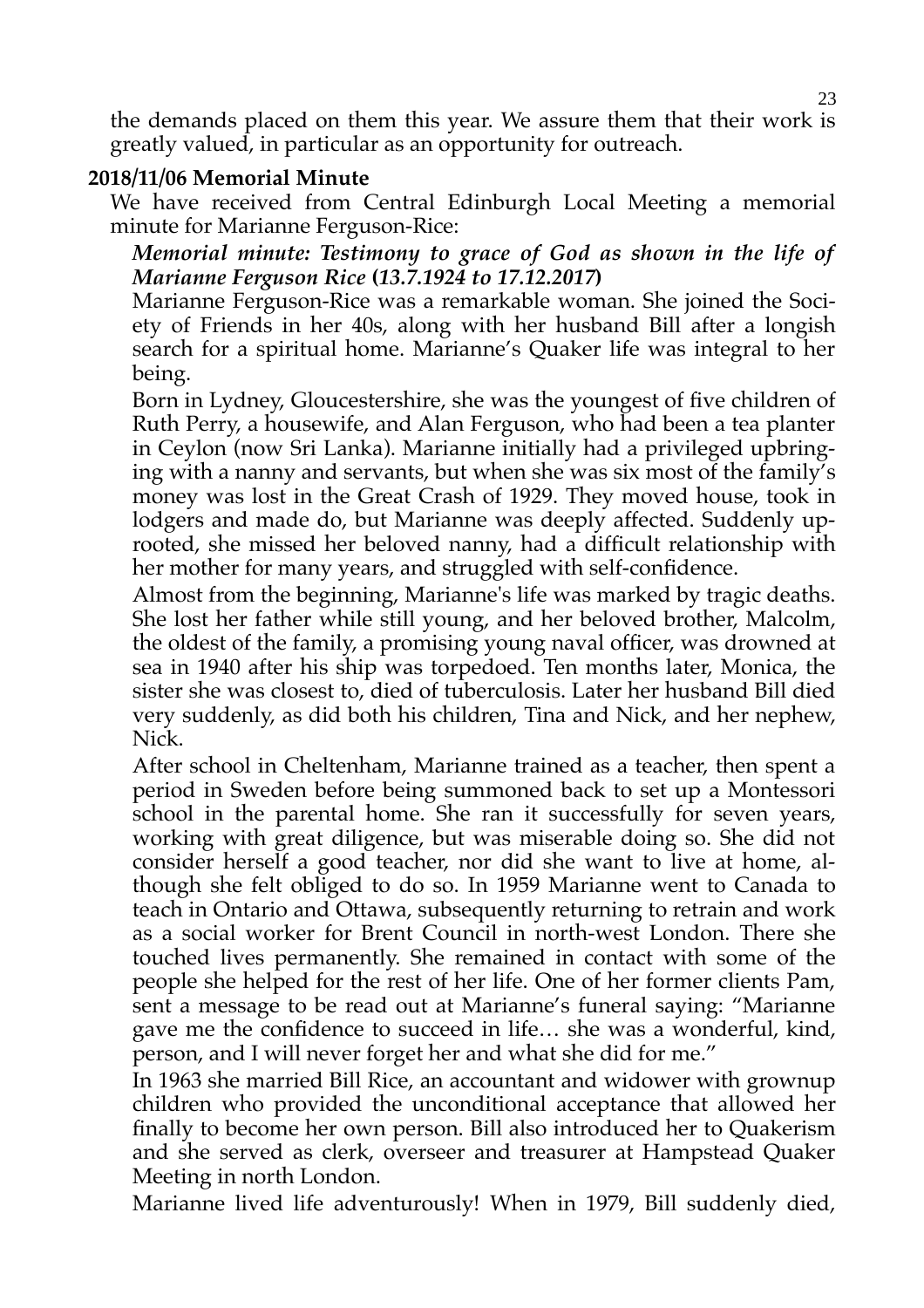Marianne dealt with this bereavement by taking herself off to Brazil to work in the favelas of Sao Paolo, living alongside a disabled woman in the slum for part of the week, learning Portuguese, helping with political campaigns on behalf of disabled people, and driving unfamiliar cars on hair-raising South American roads.

Back in Britain she supported a dying friend in Edinburgh and finally decided to settle there. She spent her last 20 years in the city, serving the Quaker Central Edinburgh Meeting on various committees and as an elder. Her Peace Testimony was lived out in many practical ways: a stalwart member of the Edinburgh branch of the Campaign Against Arms Trade, she was a common sight at vigils, street stalls and demonstrations well into her late 80s; and as one of the founding volunteers of the Alternatives to Violence Project in Scotland, she organised and supported workshops that brought her into contact with people from all walks of life. Her indomitable spirit led her to cater for large groups of workshop participants in venues with no catering facilities, wrapping the prepared dishes round with cushions and bringing the food on a trolley by bus. These are just a few examples of her indefatigable and determined activism – for peace, for the environment, for the trampled-on in society.

In her later years, despite being plagued with severe health problems and requiring serious and intrusive surgery from which she bounced back with remarkable speed, she was never given to complaining, instead greeting friends with a joyful smile and cheerfulness. Her determination and resilience left no room for self-pity or dwindling into stayat-home despite all her walking and other difficulties. The loss of her hearing was a source of great frustration to her, because it meant she was missing out on hearing everything so that she could no longer give encouragement and her opinion, and she was well known for trying all sorts of gizmos in group settings to improve her hearing capacity.

Until Marianne's final days in hospital, she radiated a sense of joy and fun and never lost her beaming smile and rather wicked sense of humour. She had a memorable and joyful 'Hollywood-style' 90th birthday party (complete with pool), hosted by family members in London, bringing together all the strands of her life – her different families, her activism, former colleagues, and Friends – many travelling from far away to be part of the celebrations. Closer to home, Marianne's final party was to celebrate her 93rd birthday at the care home she moved into for the final two years of her life when, despite the help of many friends and neighbours, she could no longer manage in her beloved small Stockbridge Colonies flat. The large numbers of cards, presents and Friends at her party were but small symbols of how Marianne was loved and cherished by so many.

Other things that Marianne will be remembered for are her committed vegetarianism, her sweet and steely fortitude, her adaptability, her quiet forcefulness (and sometimes obstinacy), her staggeringly good memory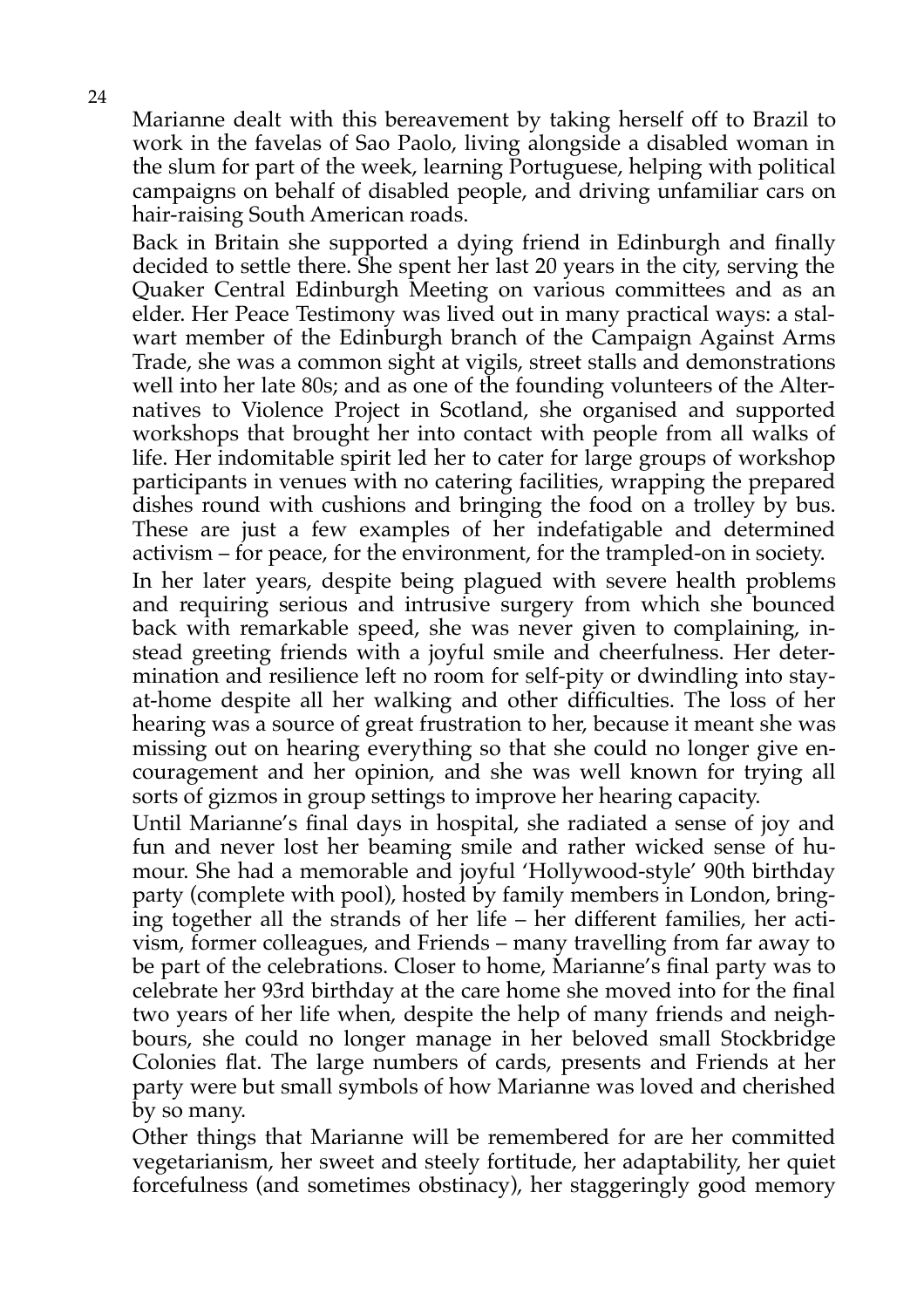and ability to recall people's names and details of their lives, her amazing syntax, and her appreciation and love of life.

We agree to send this minute to Area Meeting subject to punctuation changes. (*Prepared by Mark Bitel, Rosemary Hartill, Madeleine Moffatt and Lynne Barty*).

We thank Central Edinburgh meeting for this memorial minute.

### **2011/11/07 Cash for prisoners**

Further to minute 2017/11/04, we agree to make £750 available in 2019. We ask our clerk to notify the Co-ordinating Chaplain at HMP Edinburgh of this amount.

### **2018/11/08 Membership matters**

**1.** *Morag Ferguson – notice of resignation.*

[...] We accept Morag's resignation, and ask the Clerk to write to let her know.

**2.** *Transfers of membership (in)***.**

We have had notice of the following transfers to South East Scotland AM: **a. Cathy Holman** from York Area Meeting;

**b. Christine Hanny** from Bournemouth Coastal Area Meeting; and **c. Kirsty Watts** from Pickering & Hull Area Meeting.

We accept these membership transfers; and ask our Assistant Clerk (Membership) to send certificates of acceptance.

### **2018/11/09 Appointments**

**1.** Our Nominations Committee has brought the following name for consideration:

Assistant Area Meeting Clerk: Cath Dyer (Polmont), to serve from November 2018 to end of October 2021.

This nomination being acceptable to us, we appoint Cath Dyer accordingly.

**2.** The following Friends have requested that they be released from service: **a**. Tony Gross (Central Edinburgh): Meeting House Management Cttee.

**b**. Rachel Crockett (Polmont): John Wigham Enjoyment Trust

We agree to these requests with immediate effect, and thank these Friends for their service.

**3**. We note that John Eccles (Central Fife) has served in an interim capacity as trustee of John Wigham (Enjoyment) Trust, and appoint him retrospectively to serve from 1 April 2018 to end March 2021.

### **2018/11/10 Conferences & Events**

- **1.** We draw Friends' attention to two forthcoming conferences, and invite interest:
	- **a)** *Inspiration and Practice: the spiritual grounding of our ecumenical and interfaith work*, conference organised by Quaker Committee for Christian and Interfaith Relations, to be held 8-10 March 2019 at Woodbrooke.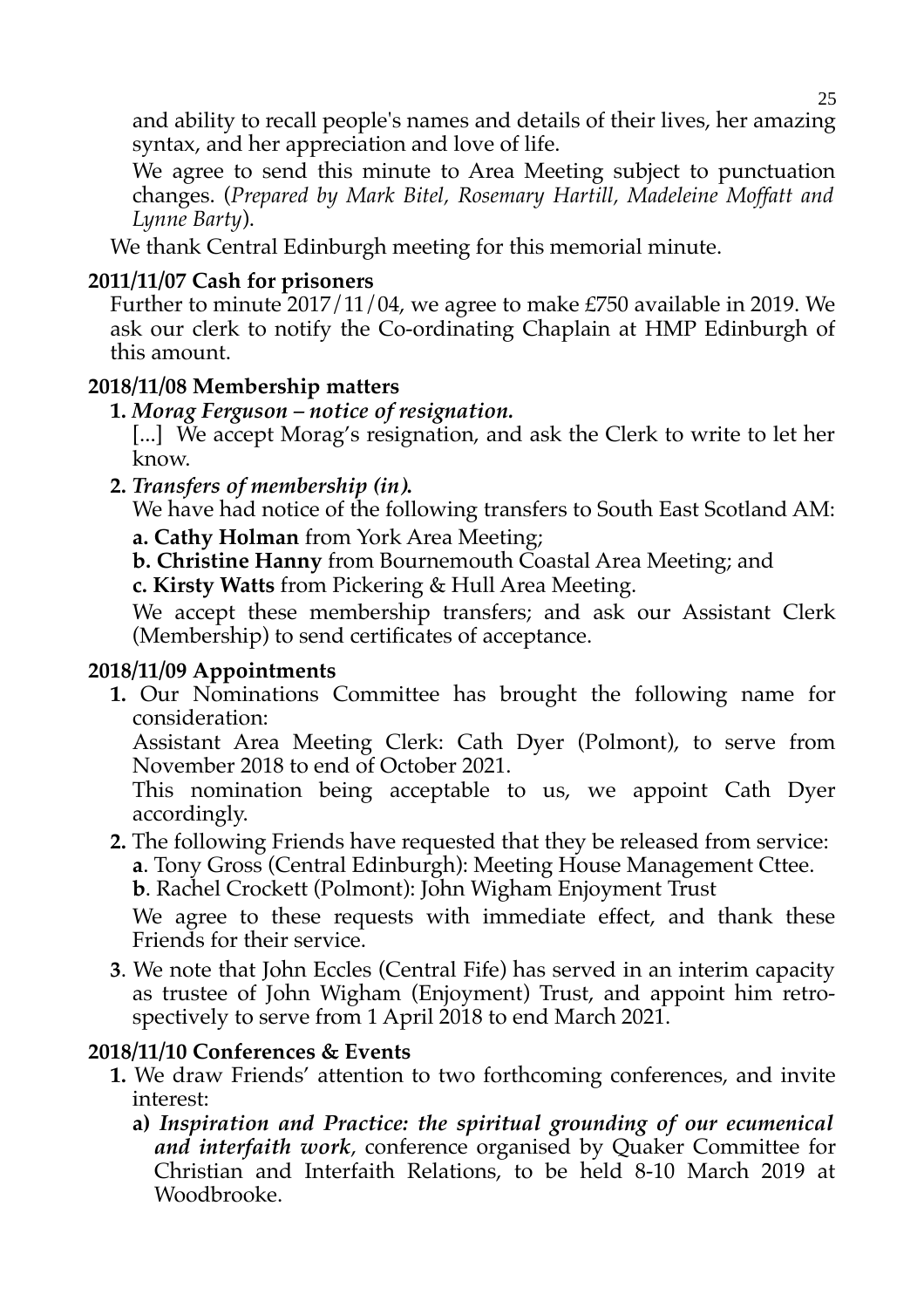**b)** *Journeys of Witness – Quaker Peace & Social Witness Spring Conference*, 22– 24 March 2019, Hayes Conference Centre, Derbyshire.

- **2**. We ask our trustees and treasurers to nominate two people (ideally one treasurer and one trustee) to attend the Trustees and Treasurers' Conference at Swanwick, at the end of March 2019, and authorise the payment of their conference fees and travel expenses.
- **3**. Further to minute 2018/08/09, we are reminded that Central Edinburgh LM will host the meeting of the Quaker World Relations Committee at 7 Victoria Terrace on the weekend of 1-3 March 2019. Local friends will be welcome on the Saturday evening to share a meal, as well as knowledge and experience of Quaker concerns around the world. This will also be the occasion of Central Edinburgh's winter ceilidh, to which all are welcome. The organising group would welcome offers of overnight accommodation for QWRC members: the contact is Judith Benton.
- **4**. We agreed to appoint Oliver Grothey (Portobello & Musselburgh) to attend Junior Yearly Meeting, 12-15 April 2019, and to authorise the payment of his expenses. If a further representative can be found, we agree to appoint her/him by between meetings procedure.

#### **2018/11/11 Bursary Guidance**

Our treasurer team proposes the following clarification on costs for attending conferences and training:

The guidance agreed on 23 September 2017 (minute 2017/09/09) states, under Training for Service to Meetings, that for service to Local Meetings, full expenses should be paid by the Local Meeting if possible, but if a Local Meeting feels unable to meet the cost, Area Meeting should be asked for help.

Our Treasurers consider that Training for Service to Local Meetings also benefits Area Meeting. Confident Local Meeting Clerks and Treasurers, for instance, make the work of Area Meeting Clerks and Treasurers easier. Attending courses may also serve to introduce Friends to Woodbrooke, and Friends may feel better able to take on Area Meeting roles in due course.

The Treasurers therefore propose that the expenses should be jointly funded with the Local Meeting making a contribution according to its means, the amount to be agreed with the Area Meeting Treasurers. We agree to this proposal and amend the Bursary Guidance accordingly.

#### **2018/11/12 Correspondence**

We have received the following:

- 1. Thanks from the Ramallah Project to those who supported young people from Palestine attending Summer Shindig 2018
- 2. Notice of a service in Edinburgh on 21 January 2019 organised by the Week of Prayer for Christian Unity
- 3. Notice of the event *Patterns and examples* organised by BYM and Woodbrooke, at Glasgow Quaker Meeting House on 16 March 2019.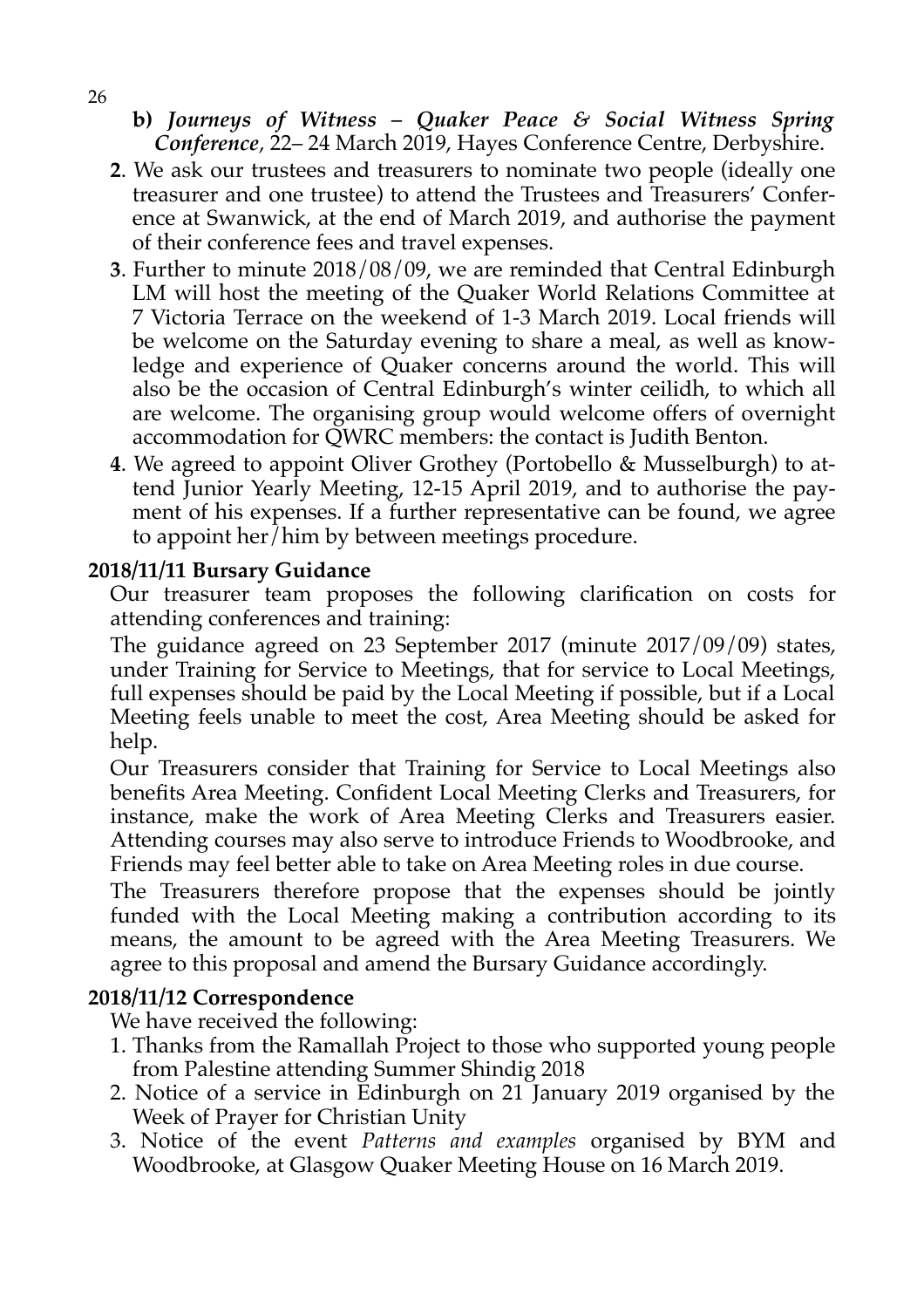### **2018/11/13 Closing minute**

We have heard from our young people about their learning this afternoon: about Malala, Anne Frank, the Friends Ambulance Unit and conscientious objection.

We have heard a brief report from last week's General Meeting for Scotland, in which it was agreed that the Quaker Parliamentary Engagement Working Group will help us focus on issues of climate change and sustainability; and land ownership and taxation.

In the course of the day we have welcomed 48 members and attenders, including 8 young people representing eight local meetings as well as our guests from Q-CAT. Local meeting attendance is indicated below:

| Central<br>Edinburgh | Central Fife                | East Lothian       | Kelso     | Penicuik |
|----------------------|-----------------------------|--------------------|-----------|----------|
| 15                   |                             |                    |           |          |
| Polmont              | Portobello &<br>Musselburgh | South<br>Edinburgh | Tweeddale | Visitors |
| 14                   | 9                           | 3                  |           |          |

We thank Polmont Local Meeting for their hospitality today.

(Signed) **Alastair Cameron** *Clerk* **Cath Dyer** *Assistant Clerk*

hile seeking to interpret out Christian faith in the language of today, we must remember that there is one worse thing than failure to practice what we profess, and that is to water down **W** hile seeking to interpret out Christian faith in the language of today, we must remember that there is one worse thing than failure to practice what we profess, and that is to water down our professions to match our pr confidence in Christianity ... We believe that responsibility is laid upon each individual Friend in our world family, to make a new 'holy experiment' in practical living.

### **Friends World Conference, 1952**

he world desperately needs men and women whose yea is yea and whose nay is nay. The testimony of our daily life still matters most. We pray that this may be our sure witness: that of each of us The world desperately needs men and women whose yea is and whose nay is nay. The testimony of our daily life still matt most. We pray that this may be our sure witness: that of each of it may be said that our lives make it